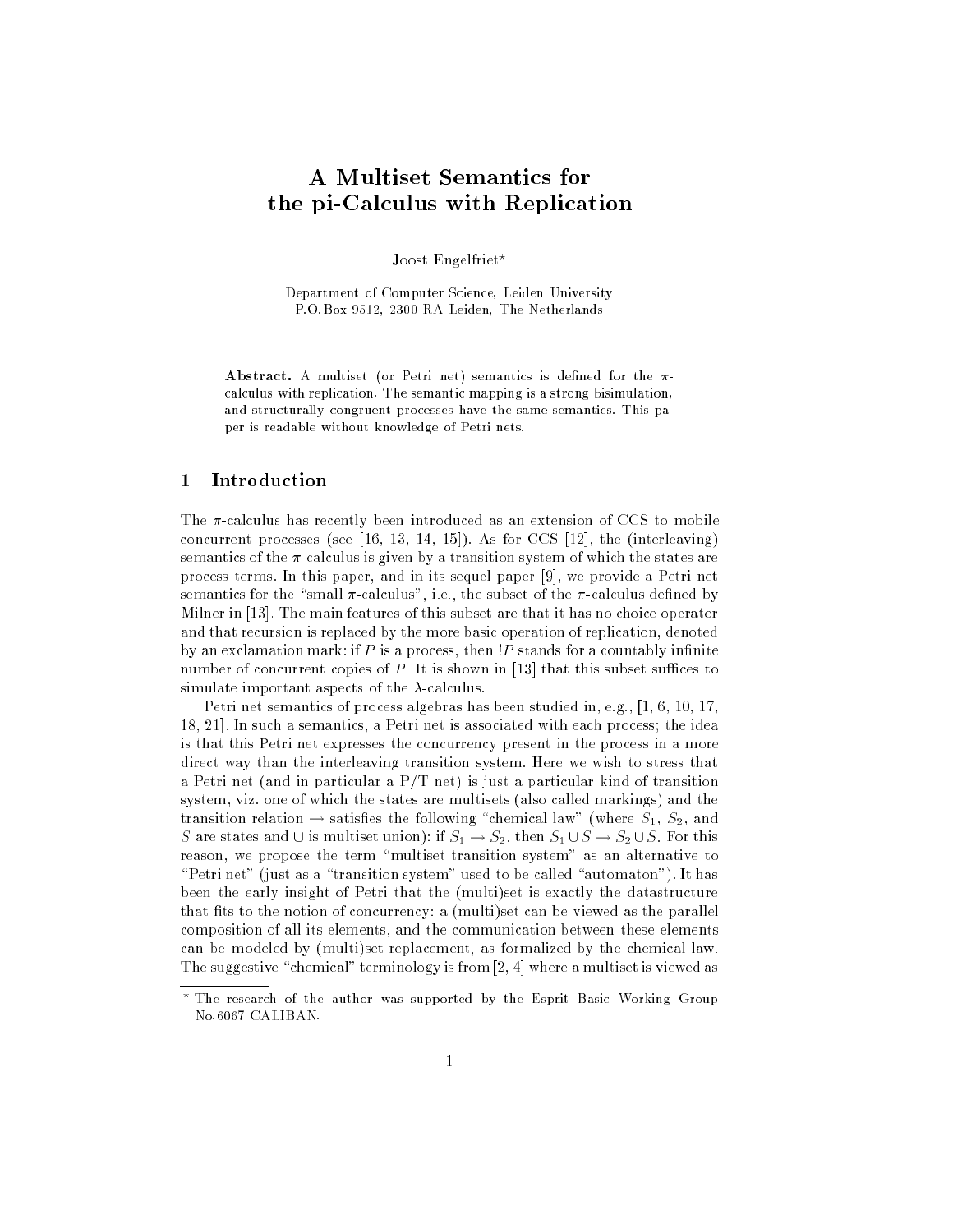a chemical soup of molecules; but we will use Petri nets rather than the recent CHemical Abstract Machines (CHAM's) of [4], which have some unnecessary features and have been less well studied.

The semantics of the "small  $\pi$ -calculus" is presented in [13] (and in [14]) in a novel way, inspired by the CHAM. First a so-called structural congruence is defined on the process terms that is meant to capture the fact that two processes are structurally, i.e., statically, the same. In other words, the processes have the same flow graph (see  $[12, 16]$ ), which roughly means that they can be decomposed into the same concurrent subprocesses. Then, an interleaving transition system is given in which structurally congruent processes are given the same behaviour, by definition. This separation of "physical" structure and behaviour is intuitively clear, and simplifies the transition system to a large extent. In particular, the commutativity and associativity of parallel composition are handled on the structural level, and replication is even handled completely on the structural level (reducing it to parallel composition).

In this paper, and its sequel [9], we wish to put forward the general idea that the multiset (or Petri net) semantics of a process algebra should also be used to express the structure of the processes: we would like two processes to have the same structure if and only if they have the same multiset semantics. Intuitively, the syntax of process terms that is needed to describe a multiset of concurrent subprocesses, should not be present in that multiset; the syntactic laws needed to describe multisets should in fact be sound, and preferably even complete.

We define one "large" multiset transition system (or Petri net), called  $M\pi$ , and we define a (compositional) semantic mapping that associates a state of  $M\pi$  with each process of the small  $\pi$ -calculus. Thus, the meaning of a process is a multiset (or marking of the net  $M\pi$ ); intuitively, it is the multiset of all its concurrent subprocesses. The Petri net  $M\pi$  has one type of transition only, which corresponds to the basic action in the small  $\pi$ -calculus: a communication between two subprocesses. In this way  $M\pi$  is similar to the "object-oriented" interleaving transition system of the small  $\pi$ -calculus. Our main results on this semantics are:

(A) the semantic mapping is a strong bisimulation between the interleaving transition system of the small  $\pi$ -calculus and the multiset transition system  $M\pi$ , and

(B) if two processes of the small  $\pi$ -calculus are structurally congruent, then they have the same semantics in  $M\pi$ .

Result (A) ensures that a process and its corresponding multiset in  $M\pi$  have the same (interleaving) behaviour. Result (B) means that two processes that have the same structure also have the same multiset semantics. The converse of (B) does not hold and thus the laws of structural congruence of the small  $\pi$ -calculus are sound, but not complete relative to the multiset semantics. We suggest that the structural congruence should be extended in such a way that (B) does hold in both directions. In fact, we present four natural laws for structural congruence that are not valid in the small  $\pi$ -calculus. After extending structural congruence with these new laws, we show that results (A) and (B) still hold, and we show in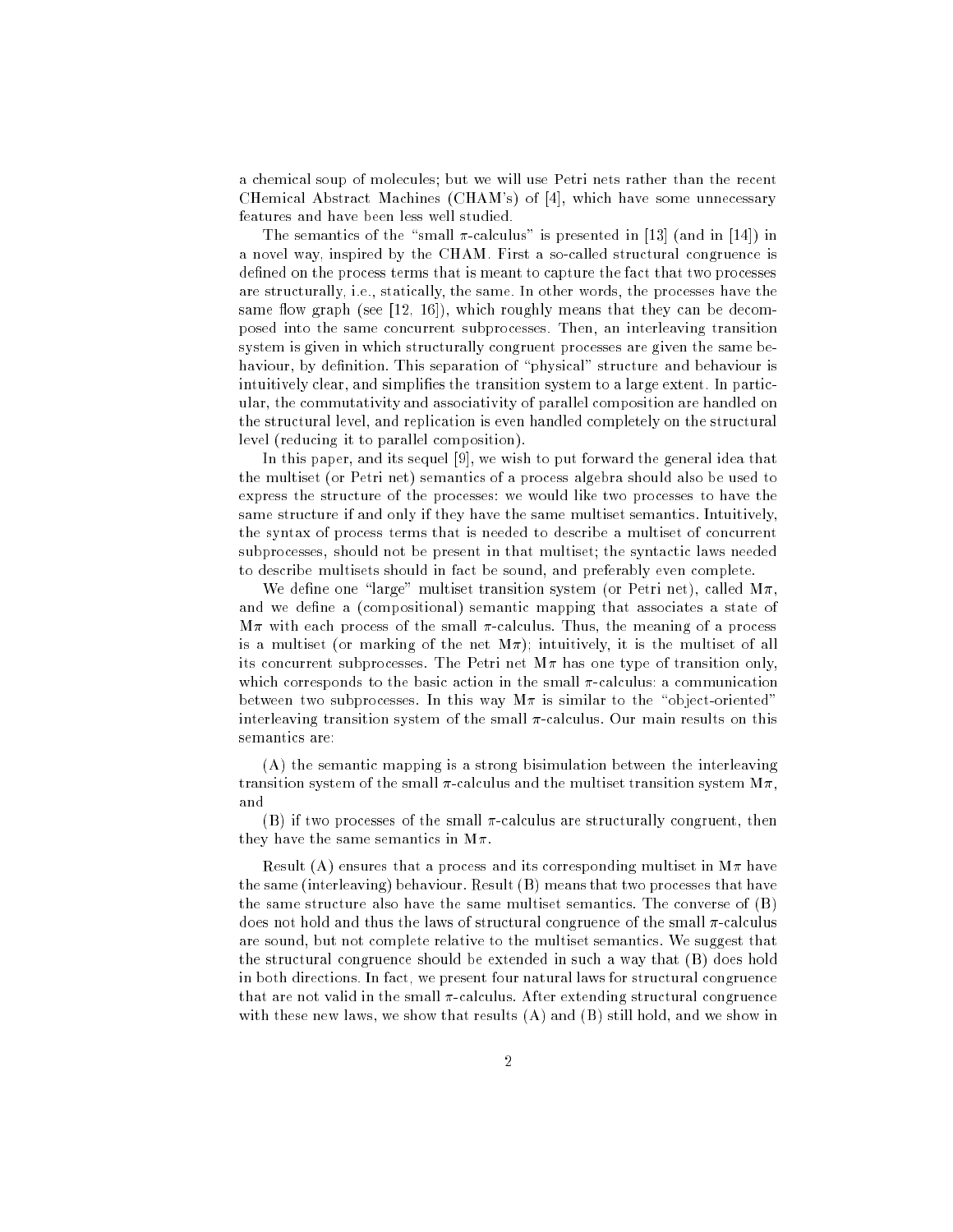[9] that result (B) now even holds in both directions (i.e., the laws of structural congruence are now sound and complete relative to the multiset semantics). Moreover, it is shown in [9] that structural congruence is decidable (which does not seem to be known without the extension); since structural congruence is a static, "physical", property, its decidability is desirable.

(A) Ine semantic mapping is a strong bisimulation between the interleaving transition system of the extended small  $\pi$ -calculus and the multiset transition system  $M\pi$ ,

(B) ) two processes of the extended small  $\pi$ -calculus are structurally congruent if and only if they have the same semantics in  $M\pi$ , and

(C) it is decidable, for two processes of the extended small  $\pi$ -calculus, whether or not they are structurally congruent (i.e., have the same semantics in  $M\pi$ ).

We note that results (A) and (A) imply that each process of the small  $\pi$ -calculus is strongly bisimilar with itself in the extended small  $\pi$ -calculus. Thus the proposed extension of structural congruence does not change the behaviour of the processes (modulo strong bisimilarity).

Our semantics satises, in a certain sense, the two requirements for a Petri net semantics to be a "good" semantics as formulated by Olderog in [18]. The first requirement is that the interleaving semantics should be "retrievable" from the Petri net semantics in the sense that they should be strongly bisimilar; this is exactly result (A). The second requirement is that the Petri net semantics should reflect the "intended concurrency". Although its formalization in [18] is not applicable here, we believe intuitively that it is fulfilled, i.e., we claim that the Petri net semantics that we provide for the small  $\pi$ -calculus, models the concurrency that is meant to be present in the processes of the  $\pi$ -calculus. We note here that the two CHAM's proposed in [4] for the small  $\pi$ -calculus both fail to satisfy the first requirement, due to their heating rules. In our opinion, they also fail to satisfy the second requirement, the first CHAM because it uses cooling rules to implement  $\alpha$ -conversion, and the second CHAM because it has a non-distributed name server. The second CHAM is strongly related to our multiset semantics; in fact, our semantic mapping may be viewed as a one-stroke implementation of its heating rules.

The semantic mapping associates a multiset S in  $M\pi$  with each process term P. Intuitively, S is the decomposition of P into its concurrent subprocesses. Thus, the semantic mapping is similar to the decomposition mappings of [6, 18]; however, as opposed to [6, 18], it also decomposes all (guarded) subterms of P. Another difference is that it decomposes into multisets rather than sets; in fact, the replication operation forces us to consider non-safe Petri nets. The advantages of non-safe nets have been pointed out in [10]; runs (or "processes") of such nets have been studied in [11] (see also [7]). A third, essential, difference with  $[6, 18]$  is that it is impossible to reconstruct P from S; in fact, such a reconstruction would contradict the desired result (B). A final difference with [6, 18] is discussed in general in what follows.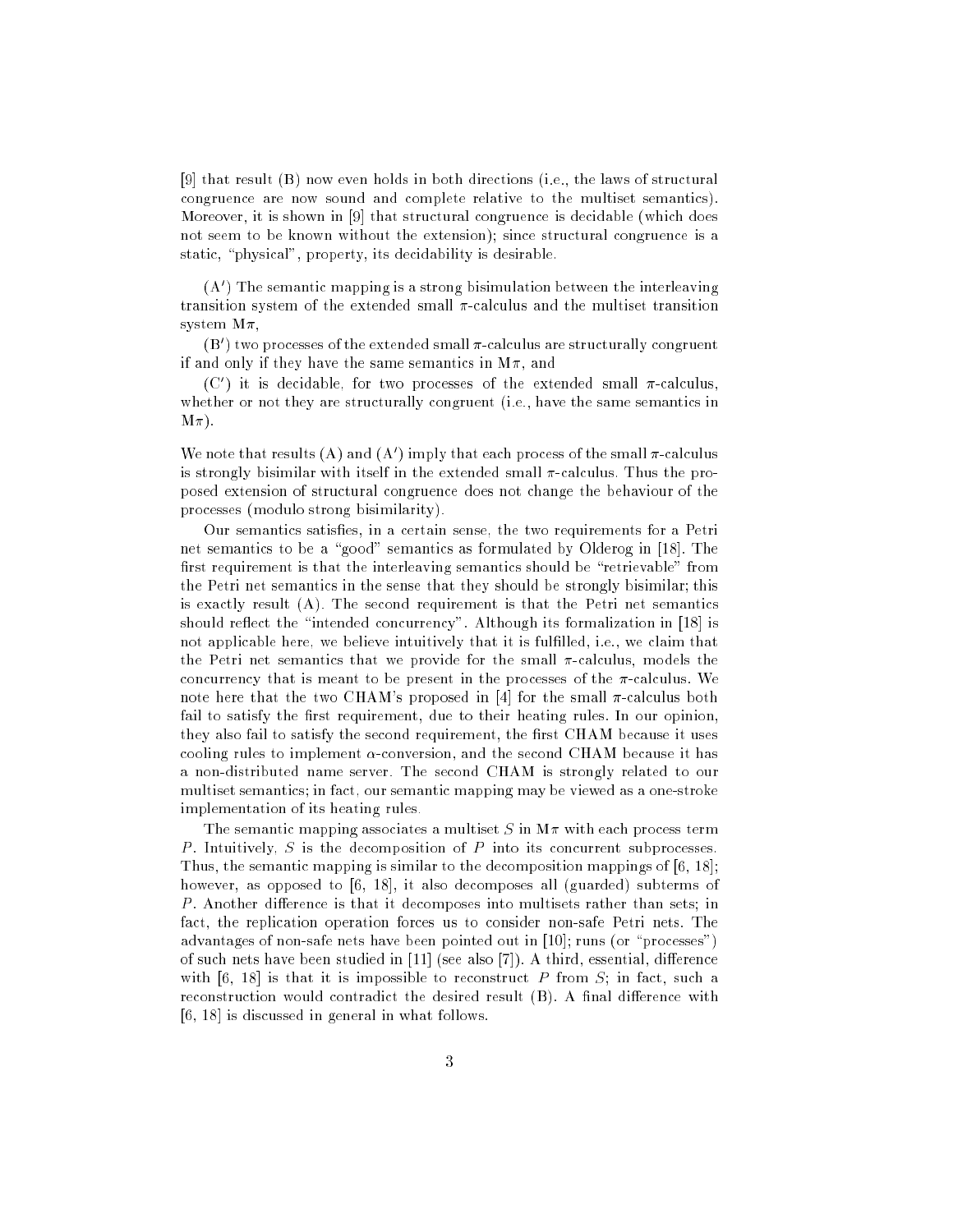One may ask what type of semantics is given to the  $\pi$ -calculus in this paper. Is it compositional, denotational, operational, etc.? Although these terms are necessarily vague, we believe that we have given a new type (or subtype) of semantics. Let us be more precise. On the one hand, any semantics that associates an initialized transition system (i.e., a transition system together with one of its states) with each process, is operational by nature, because transition systems are operational. On the other hand, different types of such operational semantics can be distinguished, e.g., the following: system-compositional operational semantics, structured operational semantics (or SOS), and state-compositional operational semantics. In [18] the first two types are just called compositional and operational semantics, respectively. The third type is introduced here and is the type of our  $\pi$ -calculus semantics. Note that our structural requirement (that two processes have the same structure iff they have the same semantics) is orthogonal to this classication.

System-compositional semantics. The mapping that associates an initialized transition system with each process is compositional, i.e., the syntactical operations on processes are interpreted as semantical operations on initialized transition systems.

Structured operational semantics  $(SOS)$ . The semantics is defined by specifying one "large" transition system and a mapping that associates a state of that transition system with each process, thus initializing it. The set of transitions of the transition system is defined recursively, by SOS rules and axioms that follow the syntax of processes. The mapping is defined in some "natural" way.

State-compositional semantics. As in the previous case, the semantics is de fined by specifying one "large" transition system and a mapping that associates a state of that transition system with each process. The transition system is de fined in some "natural" way. The mapping is compositional, i.e., the syntactical operations on processes are interpreted as semantical operations on states of the transition system.

Clearly, the first and third type of semantics are very similar, because they are both compositional. However, they are essentially different: in one case the operations are on transition systems, and in the other case on states of a fixed transition system.

It should also be clear from the above description that the second and third type of semantics are very similar, and, in fact, the distinction between these two types is not clear cut. For the usual SOS interleaving semantics of process algebra's the mapping that associates a state with each process, is trivial; in fact, it is the identity (because the processes themselves are the states of the transition system). For the usual SOS Petri net semantics of process algebra's that mapping is more complicated, as it associates a multiset with each process. It is the decomposition mapping of [6, 18] mentioned above. This mapping is compositional, but usually on part of the syntax only (typically on parallel composition, restriction, and relabeling). Thus, the usual SOS Petri net semantics are in fact inbetween the second and third type of semantics. The semantics of the  $\pi$ -calculus in this paper is of the third type. The mapping is compositional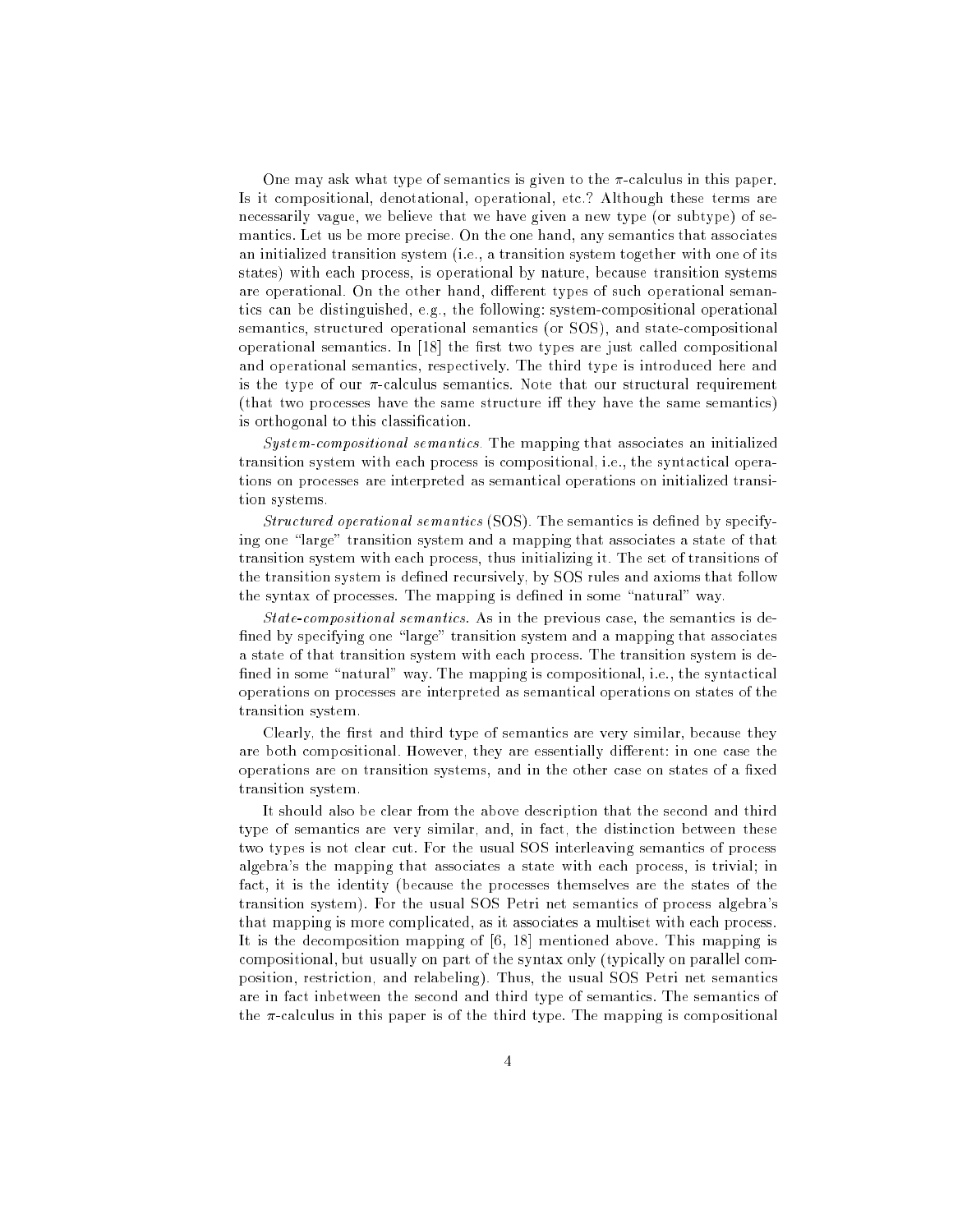on the whole syntax, and the transition system is dened without SOS rules.

The structure of this paper is as follows. Section 2 contains the definition of the small  $\pi$ -calculus. In Section 3 we discuss multisets and multiset transition systems. In Section 4 we define the multiset  $\pi$ -calculus  $M\pi$  and discuss its basic properties. Section 5 contains the denition of the multiset semantics of the small  $\pi$ -calculus, i.e., the relation between process terms and the states of M $\pi$ . In Section 6 we state the main results. Section 7 contains the proofs of results (A), (B), (A), and the only-if part of (B). The if part of result (B), and result (C), are proved in the sequel paper [9].

A previous version of this paper was published in the Proceedings of CON-CUR'93 [8].

#### 2 The Small  $\pi$ -Calculus

We briefly recall the definition of the small  $\pi$ -calculus from [13].

Let N be an infinite set of names. The context-free syntax for process terms is as follows (where we use a comma rather than  $\vert$  to separate alternatives):

$$
P \quad ::= \quad \overline{xy}.P \quad , \quad x(y).P \quad , \quad \mathbf{0} \quad , \quad P \mid P \quad , \quad !P \quad , \quad (\nu y)P
$$

with  $x, y \in N$ . The strings  $\overline{xy}$  and  $x(y)$  are called *guards*. The y in  $x(y)$ . P and in  $(vy)P$  binds all free occurrences of y in P. We denote by  $fn(P)$  the set of names that occur free in process P; thus,  $fn(P) \subset N$ .

Informally, process  $\overline{xy}.P$  sends the name y along the link x and then continues as process P, and process  $x(y)$ . P receives any name z along the link x and then continues as process  $P[z/y]$ , where  $P[z/y]$  denotes the result of substituting  $z$  for all free occurrences of  $y$  in  $P$  (renaming bound names where necessary, as usual). Parallel composition of processes P and Q is denoted  $P \mid Q$  as usual in CCS, and 0 is the inactive process;  $(\nu y)P$  is the restriction of y to P, denoted  $P \ y$ in CCS. Finally, the process  $P$  is the replication of process  $P$  and abbreviates  $P \mid P \mid P \mid \cdots$ 

Structural congruence, denoted  $\equiv$ , is the smallest congruence over the set of all process terms such that

- $(\alpha)$   $P \equiv Q$  whenever P and Q are  $\alpha$ -convertible,
- $(1.1)$   $P | 0 \equiv P,$
- $(1.2)$   $P | Q \equiv Q | P$ ,
- (1.3)  $P | (Q | R) \equiv (P | Q) | R$ ,
- $(2.1)$   $(\nu x)(\nu y)P \equiv (\nu y)(\nu x)P,$
- $(2.2)$   $(\nu x)P \equiv P$ provided  $x \notin \text{fn}(P)$ ,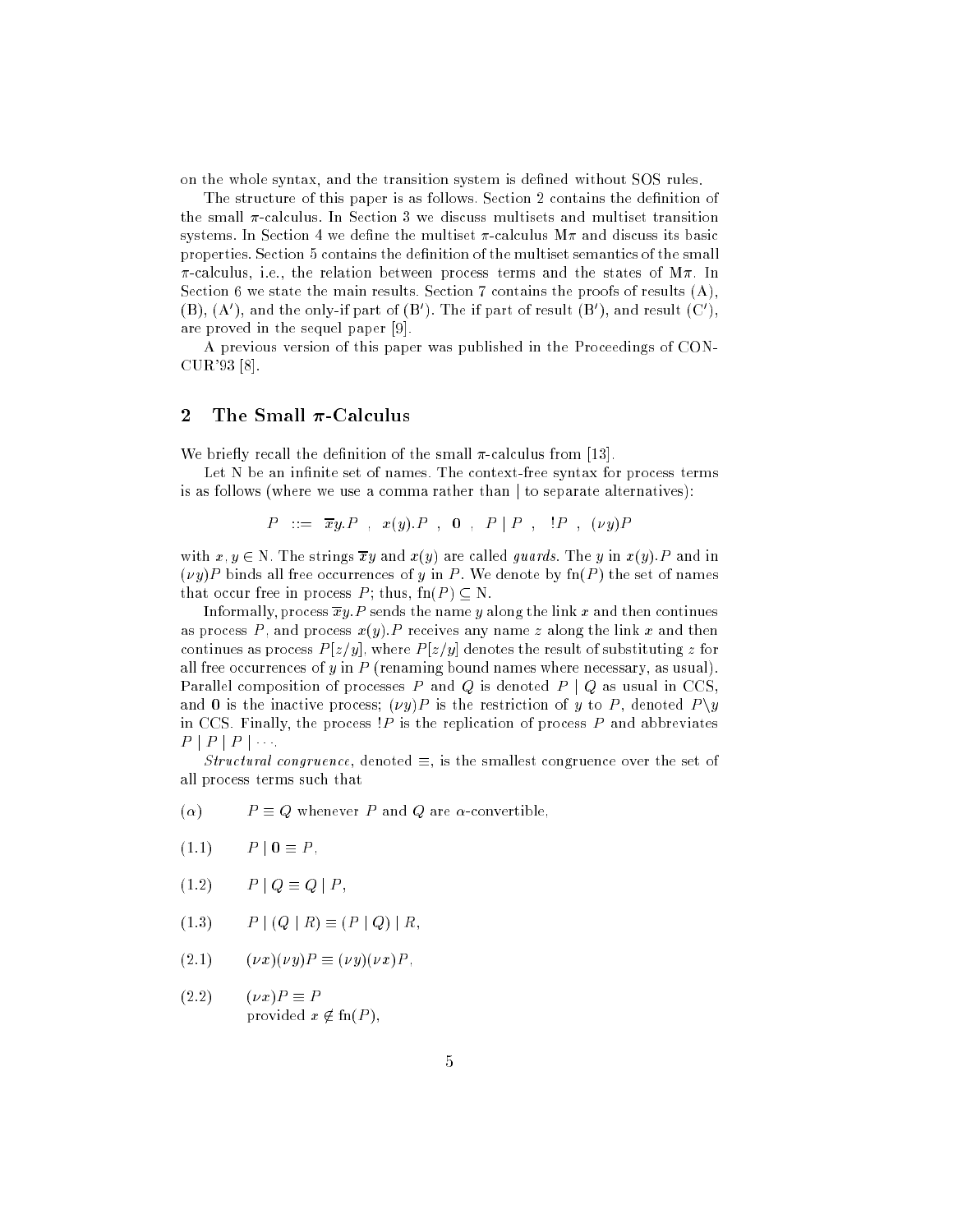(2.3)  $(\nu x)(P \mid Q) \equiv P \mid (\nu x)Q$ provided  $x \notin \text{fn}(P)$ , and

$$
(3.1) \t IP \equiv P || P.
$$

As usual, two terms are  $\alpha$ -convertible if they are the same modulo a renaming of bound names. In [13], structural law (2.2) is stated as its special case  $(\nu x)0 \equiv 0$ . However, as shown in [13], the general case can easily be proved from this, together with structural laws (1.1) and (2.3): if  $x \notin \text{fn}(P)$ , then  $(\nu x)P \equiv (\nu x)(P \mid$  $0 \equiv P \mid (\nu x)0 \equiv P \mid 0 \equiv P$ .

The states of the transition system of the small  $\pi$ -calculus are all process terms, and its transition relation  $\rightarrow$  (also called *reduction*) is the smallest relation satisfying the following (SOS) axiom and rules:

- COM:  $x(y).P \mid \overline{x}z.Q \rightarrow P[z/y] \mid Q$ PAR: If  $P \to P$ , then  $P \mid Q \to P \mid Q$
- R.E.S:  $II \rightharpoonup P$  , then  $\lbrack \nu \nu \rbrack \rbrack \rightharpoonup \lbrack \nu \nu \rbrack \rbrack$
- SIRUCI: II  $Q = P, P \rightarrow P$ , and  $P = Q$ , then  $Q \rightarrow Q$ .

The COM rule formalizes the synchronous communication between two processes along link x, during which the name z is sent from  $Q$  to  $P$  (where it replaces  $y$ ). The STRUCT rule embodies the idea that structurally congruent processes have the same behaviour.

In [13] the replication !P of process P is said to "stand for  $P \mid P \mid \cdots$ , as many concurrent instances of  $P$  as you like". This is a rather vague statement which might seem to refer to the structural law  $P \equiv P | P$  as allowing one to take as many instances of  $P$  as one likes off  $\overline{P}$ . However, "taking off" is something dynamic rather than static. The only way in which the above law can be true for the static structure of  $P$  is by viewing  $P$  as infinitely many instances of  $P$  in parallel. Thus, we conclude that "as many as you like" means "infinitely many".

## <sup>3</sup> Multiset Transition Systems

Since !P represents a (countably) infinite number of concurrent copies of  $P$ , i.e.,  $P = P | P | P | \cdots$ , we need multisets in which elements may occur infinitely many times. We will consider countable multisets only.

A multiset S is a countable set  $D<sub>S</sub>$  together with a mapping  $\phi<sub>S</sub> : D<sub>S</sub> \rightarrow$  $\mathbf{N} \cup \{\omega\}$ , where  $\mathbf{N} = \{1, 2, 3, \ldots\}$  is the set of all positive integers. For  $d \in D_S$ ,  $\phi_S(d)$  is the *multiplicity* of d in S. By convention, we also define  $\phi_S(x) = 0$  for any object x that is not in  $D<sub>S</sub>$ . Note that every countable set A can be viewed as the multiset S with  $D_S = A$  and  $\phi_S(a) = 1$  for every  $a \in A$ . For a set D,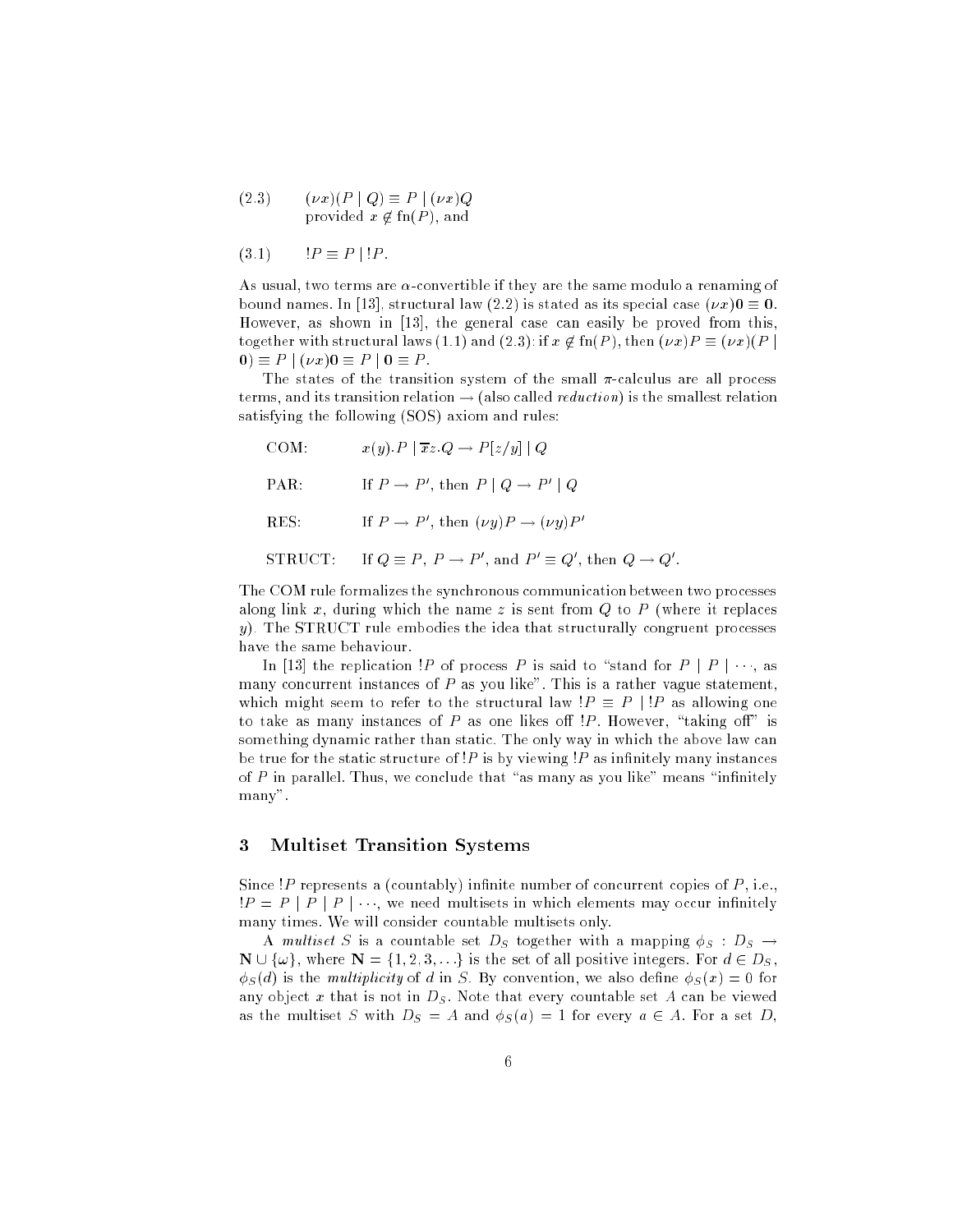S is said to be a *multiset over* D if  $D_S \subseteq D$ . Intuitively, a multiset S is a bag that contains  $\phi_S(d)$  copies of each element d of  $D_S$  (where " $\omega$  copies" means: a countably infinite number of copies). The  $\it{union}$  of multisets  $\it{S}$  and  $\it{S}$  , denoted  $S \cup S$ , is defined by:  $D_{S \cup S'} = D_S \cup D_{S'}$  and  $\varphi_{S \cup S'}(a) = \varphi_S(a) + \varphi_{S'}(a)$ , where, for  $n \in \mathbb{N} \cup \{0, \omega\}, n + \omega = \omega + n = \omega$ . A similar definition holds for arbitrary (countable) union: if  $S_i$  is a multiset for every  $i \in I$ , where I is a countable index set, then their union  $S = \bigcup_{i \in I} S_i$  is defined by:  $D_S = \bigcup$  $\phi_S(d) = \sum_{i \in I} \phi_{S_i}(d)$ , where, for  $n_i \in \mathbb{N} \cup \{0, \omega\}$ ,  $\sum_{i \in I} n_i$  is defined as follows:<br>let Pos = { $i \in I \mid n_i \neq 0$ }; if Pos is infinite, then  $\sum_{i \in I} n_i = \omega$ , and otherwise<br> $\sum_{i \in I} n_i = \sum_{i \in P \text{os}} n_i$ . Note that (where  $\omega$  stands for cardinality  $\aleph_0$ ) and the  $A_i$  are mutually disjoint, then the cardinality of  $\bigcup_{i\in I} A_i$  is  $\sum_{i\in I} n_i$  (where, intuitively,  $A_i$  is a set of  $n_i$  copies of some element of a multiset). From this it can easily be seen that multiset union is commutative and associative.

A transition system is a tuple  $(Q, \rightarrow)$  where Q is a set of states and  $\rightarrow$ is a binary relation on  $Q$ , called the transition relation. Note that we restrict ourselves here to unlabeled transition systems.

A multiset transition system (or multiset rewriting system) is a tuple  $(D, T)$ where D is a set and T is a set of basic transitions, which are pairs  $(S_1, S_2)$ where  $S_1$  and  $S_2$  are multisets over D. Such a multiset transition system  $(D, T)$ is viewed as a transition system  $(Q, \rightarrow)$  where Q is the set of all multisets over D, and  $\rightarrow$  is the smallest relation on Q that contains the relation T and is closed under multiset union. More precisely, the transition relation  $\rightarrow$  is defined by the following axiom and rule (where  $S_1, S_2, S$  are multisets over D):

(1) if  $(S_1, S_2) \in T$ , then  $S_1 \to S_2$ , and

(2) if 
$$
S_1 \rightarrow S_2
$$
, then  $S_1 \cup S \rightarrow S_2 \cup S$ .

Axiom (1) is the "reaction law" and rule (2) is the "chemical law" of the CHemical Abstract Machine of Berry and Boudol ([4]). Intuitively, a basic transition  $(S_1, S_2) \in T$  models a local communication between the elements of  $S_1$ , as a result of which they turn into the elements of  $S_2$ . The above two laws express the locality or "context-freeness" of such communications: if there is a basic transition from  $S_1$  to  $S_2$  then that transition can take place in any "context" S. In fact, it follows from associativity of multiset union that, for states  $S^0$  and  $S^0$  ,  $S' \to S''$  if and only if there exist S,  $S_1$ ,  $S_2$  such that  $S' = S_1 \cup S$ ,  $S'' = S_2 \cup S$ , and  $(S_1, S_2) \in T$ .

This last fact means that a multiset transition system  $(D, T)$  is the same as a (possibly infinite) Place/Transition net, see [19].  $D$  is the set of places of the net and T is its set of transitions. Multisets of places are the markings of the net, and the chemical law defines the firing of a (basic) transition in a marking Hence, the transition system  $(Q, \rightarrow)$  is the case graph of the Place/Transition net.

For the reader familiar with Petri nets, we note that our multiset transition system is in fact slightly more general than the  $P/T$  net because it allows mul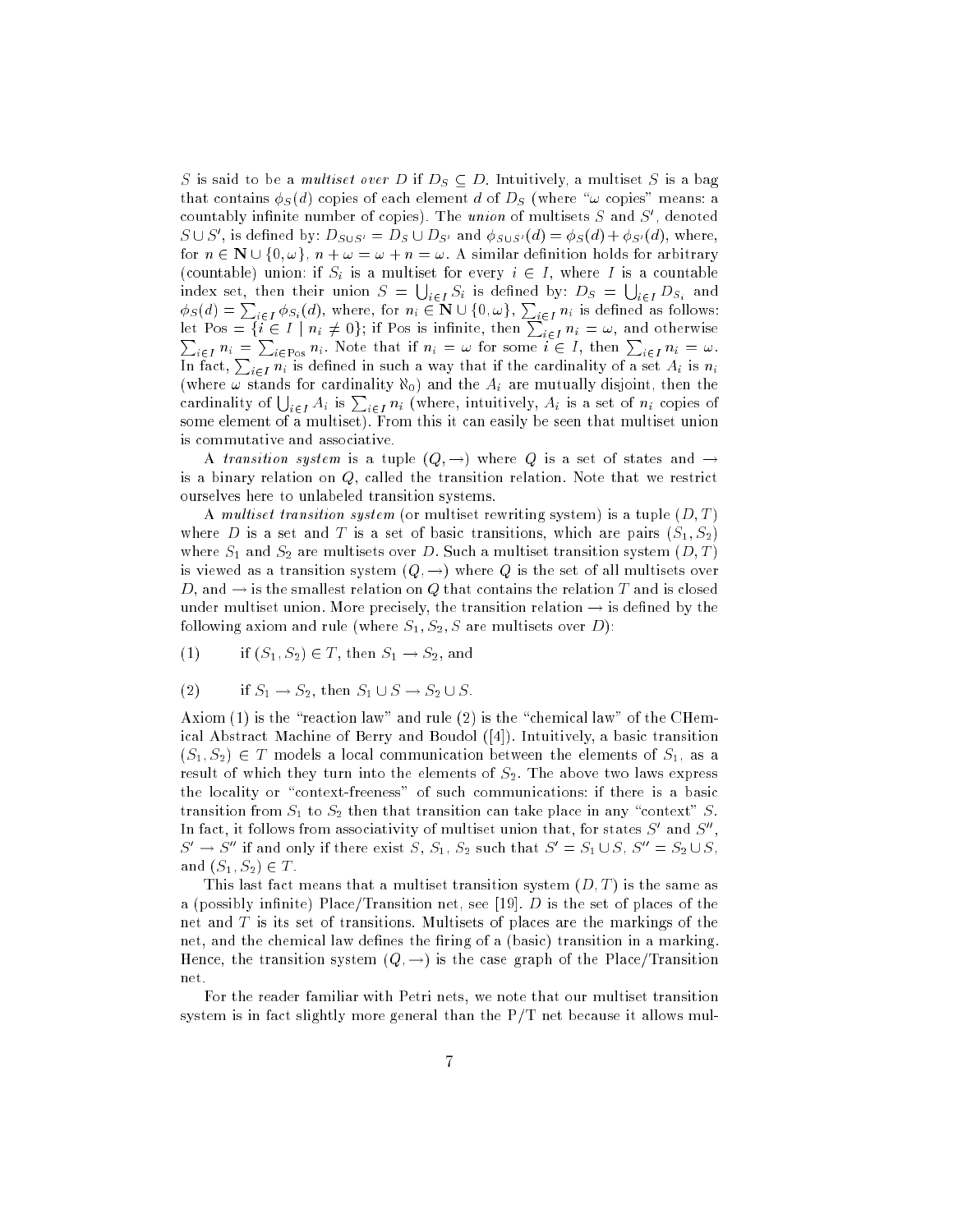tiplicity  $\omega$ . Since the multiplicities of the places in the multisets of a (basic) transition correspond to the weights on the arcs of the net, it corresponds to a  $P/T$  net that allows infinitely many tokens on a place, and infinite weights on the arcs. In such a net the firing of a transition  $t = (S_1, S_2)$  in a given marking for which it is enabled, need not lead to a unique new marking, because  $\omega - \omega$ may have any value. However, if no element of  $S_1$  has multiplicity  $\omega$  (i.e., the weights of the input arcs of t are not  $\omega$ ), then the new marking is unique. In this paper we will only consider such transitions (but elements of  $S_2$  may well have multiplicity  $\omega$ ).

Apart from union we need the following operation on multisets. For a multiset S over D and a mapping  $h: D \to E$ , the *image of* S under h, denoted  $h(S)$ , is the multiset over E defined by:  $D_{h(S)} = h(D_S)$  and  $\phi_{h(S)}(e) = \sum_{d \in h^{-1}(e)} \phi_S(d)$ .

Note that  $h(D_S)$  is the usual image of the set  $D_S$  under h. In fact, for sets S and T, the notations  $h(S)$  and  $S \cup T$  are ambiguous, because they may be interpreted as the usual operations on sets or as the operations on multisets defined above (because every set is also viewed as a multiset). And in general the results will be different. In what follows it should always be clear from the context which of the two interpretations is meant.

We will use two basic properties of the image operation. First, if  $S$  and  $T$ are multisets over D, and  $h : D \to E$ , then  $h(S \cup T) = h(S) \cup h(T)$ . A similar result holds for countable unions: if  $S_i$  is a multiset over D for every  $i \in I$ , then  $h(\bigcup_{i\in I} S_i) = \bigcup_{i\in I} h(S_i)$ . Second, if S is a multiset over D,  $h_1 : D \to E$ , and  $h_2 : E \to F$ , then  $(h_2 \circ h_1)(S) = h_2(h_1(S)).$ 

## 4 The Multiset  $\pi$ -Calculus

We now introduce a specic multiset transition system, that we call the multiset  $\pi$ -calculus, denoted M $\pi$ .

Let N be the set of names of the  $\pi$ -calculus. Let New be an uncountably infinite set of new names, disjoint with N. These new names will be used to cope with restriction. The notion of guard is extended accordingly: from now on, a quard is a string of the form  $x(y)$  or  $\overline{x}z$  with  $x, z \in N \cup N$ ew and  $y \in N$ . To get rid of  $\alpha$ -conversion we will employ a variant of the idea of De Bruijn ([5], see also [3, Appendix C]) to use numbers instead of bound names, in a systematic way to be explained. For this reason we define a *schematic guard* to be a string of the form  $x(-)$  or  $\overline{x}z$  with  $x, z \in N \cup \text{New} \cup N$ .

Taking over the chemical terminology of [2, 4], the states of  $M\pi$  are called solutions, which are multisets of molecules, defined in a mutually recursive way

- (1) A solution is a multiset over the set of molecules.
- (2) A molecule is a pair g.S, where g is a schematic guard and S is a solution.

Note that the recursion starts with the empty solution  $\emptyset$ . Note also that the ordered pair  $(g, S)$  is written as g.S in order to remain closer to the syntax of the small  $\pi$ -calculus.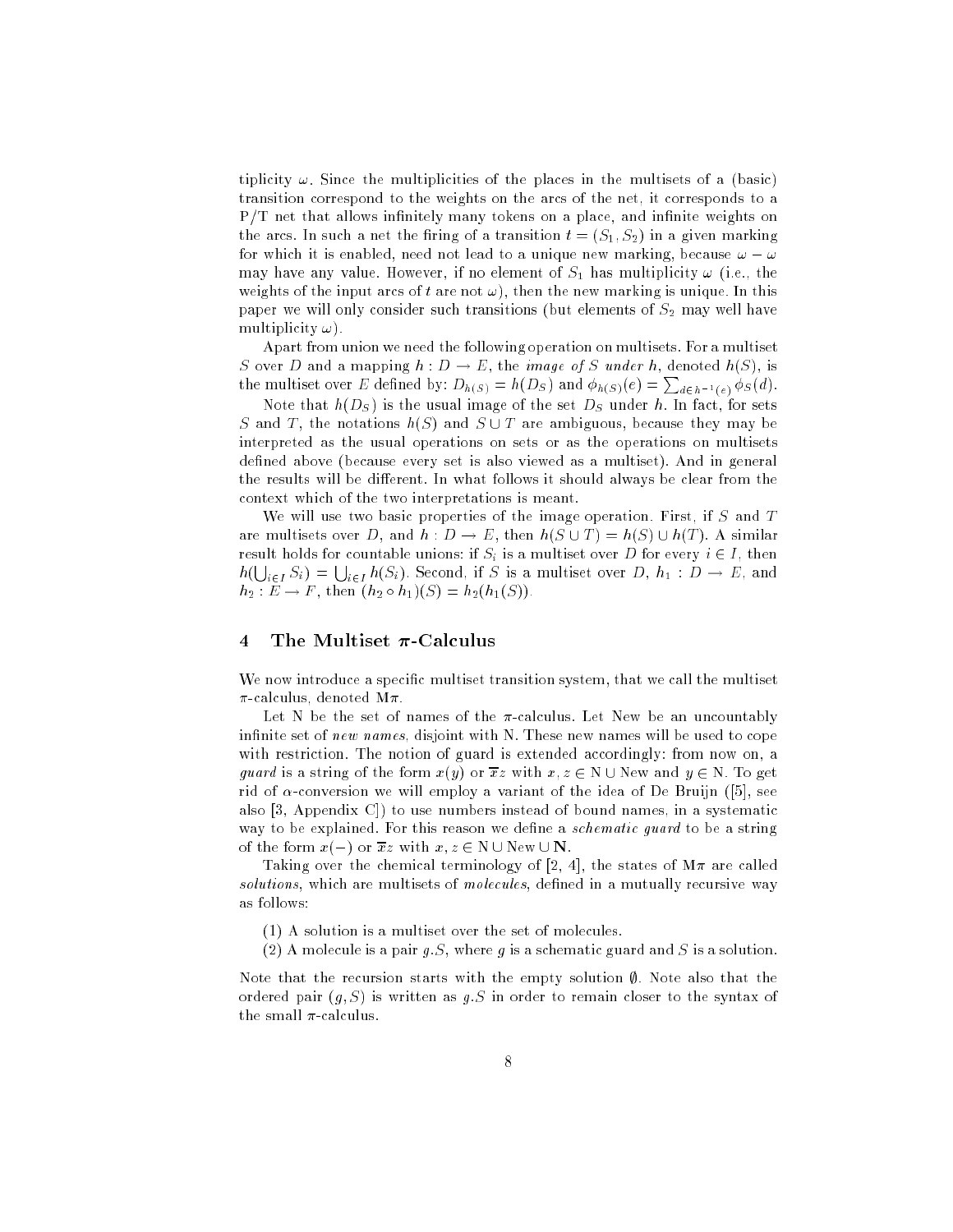The operation of forming a multiset stands for (possibly infinite) parallel composition, which is commutative and associative. The schematic guards should be interpreted in the same way as in the small  $\pi$ -calculus, where it is understood that each occurrence of a number  $i$  in a solution or molecule is bound by the ith schematic guard  $x(-)$  that has i in its scope, counting from the outside in (as opposed to [5] where one counts from the inside out). As an example,  $S = \{x(-), 1(-), \overline{y2.0}, \overline{1z.0}\}\$ ,  $y(-), \{\overline{1z.0}\}, \overline{xy.0}\}$  is a solution consisting of the three molecules  $m_1 = x(-)$ . {1(-). { $\overline{y}2.\emptyset$ ,  $\overline{1}z.\emptyset$ },  $m_2 = y(-)$ . { $\overline{1}z.\emptyset$ }, and  $m_3 =$  $\overline{x}y.\emptyset$ . Also,  $m_1 = x(-).S_1$  where  $S_1 = \{m_4\}$  with  $m_4 = 1(-).S_4$  and  $S_4$  is the solution consisting of the two molecules  $\overline{y}2.\emptyset$  and  $\overline{1}z.\emptyset$ . A picture of S is given in Fig.1. The multiset S will be the semantics of (among others) the process term  $x(u).u(v).(\overline{y}v.0 | \overline{u}z.0 | (y(w).\overline{w}z.0 | \overline{x}y.0)$  which also shows how to interpret the binding of the numbers. Note that there exist solutions in which numbers occur that are not bound to any schematic guard; such solutions will not be the semantics of process terms. A molecule  $q.S$  is similar to a molecule with a "subsolution" S in the CHemical Abstract Machine of [4]. However we stress here that we will not adopt the "membrane law" of the CHAM, i.e., there cannot be any activity within a subsolution.

More formally, the sets Sol and Mol of solutions and molecules, respectively, are the smallest such that  $\mathcal{N}(M)$  such that (2) Solid  $M$   $\mathcal{N}(M)$  and  $\mathcal{N}(M)$  $\mathcal{P}_m(\mathrm{Mol})$  is the set of all multisets over Mol, and G is the set of all schematic guards. More informally, one may also view a molecule as an unordered rooted directed tree that has no infinite directed path starting at the root, and of which the, countably many, nodes are labeled with schematic guards. A solution can be viewed in the same way, except that the root is unlabeled. The operation  $g.S$ consists of labeling the root of S with  $g$ , and the operation of forming a multiset S of molecules consists of taking a new root for  $S$  and connecting it with the roots of all (mutually disjoint) molecules.

To define the transitions of  $M\pi$  we need to define the notion of substitution of names for names in solutions. Since solutions do not contain bound variables, such a substitution amounts to a straightforward change of names. We also need to increase and decrease the numbers that occur in a solution; this is a straightforward change of numbers. From the point of view of labeled trees these operations consist of a simple relabeling of the nodes. With the recursive definition of solutions and molecules, they can be defined recursively, as follows. Let, in general, f be an arbitrary mapping of  $N \cup New \cup N$  into itself. Then  $f$  is recursively extended to a mapping  $f^*$  on solutions and a mapping  $f^*$  on molecules as follows:

 $f^*(S) = f^*(S)$ , the image of S under  $f^*$  (restricted to  $D_S$ ),

 $f''(x(-),S) = f(x)(-), f'(S)$  and  $f''(xz,S) = f(x)f(z), f'(S)$ .

For the (usual) definition of the image of a multiset under a mapping, see Section 3. Whenever there will be no danger for confusion, we will denote both  $f^*$  and  $f^*$  also by  $f$  . Note that, by the first basic property of multisets mentioned at the end of Section 3, for solutions  $S_i$ ,  $f(S_1 \cup S_2) = f(S_1) \cup f(S_2)$  and  $f(\bigcup_{i\in I} S_i) = \bigcup_{i\in I} f(S_i).$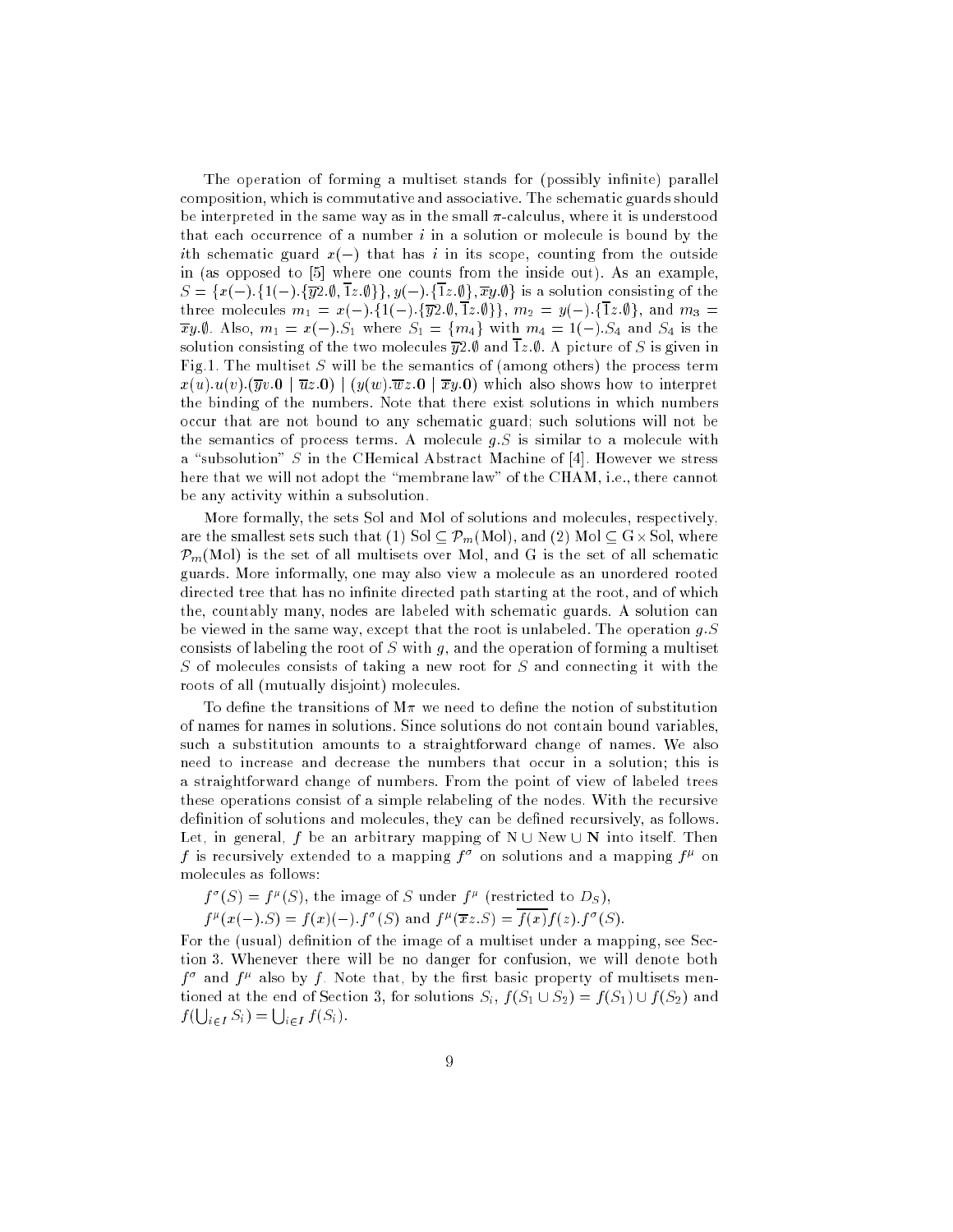Fig. 1. Solutions <sup>S</sup> and <sup>S</sup><sup>0</sup> consisting of three and two molecules, respectively.

We now define the mappings inc, dec,  $[z/y]$ : N  $\cup$  New  $\cup$  N  $\rightarrow$  N  $\cup$  New  $\cup$  N, for  $z, y \in N \cup New \cup N$ , as follows (where  $[z/y]$  is written postfix):

 $inc(x) = x + 1$  for  $x \in \mathbb{N}$ ,  $inc(x) = x$  for  $x \in \mathbb{N} \cup \text{New}$ ,

 $\operatorname{dec}(x) = x - 1$  for  $x \in \mathbb{N} - \{1\}$ ,  $\operatorname{dec}(x) = x$  for  $x \in \mathbb{N} \cup \operatorname{New} \cup \{1\}$ ,

 $x[z/y] = z$  for  $x = y$ ,  $x[z/y] = x$  for  $x \neq y$ .

Thus, for a solution S,  $S[z/y]$  is the result of substituting z for all "occurrences" of  $y$  in  $S$ . As mentioned before, since  $S$  does not have bound names, this just means that every y is replaced by z. Also,  $inc(S)$  is the result of increasing all numbers that "occur" in S by one, and, similarly,  $\text{dec}(S)$  is the result of decreasing all numbers that "occur" in  $S$  (except 1) by one.

Consider two mappings  $f, h : N \cup N$ ew $\cup N \rightarrow N \cup N$ ew $\cup N$ . It is straightforward to prove that  $h(f(S)) = (h \circ f)(S)$  for every solution S (and similarly for every molecule). More formally, the extension of the composition of  $f$  and  $h$  is the composition of the extensions of f and h, i.e.,  $(n \circ f)^* = n \circ f^*$  and  $(n \circ f)^* =$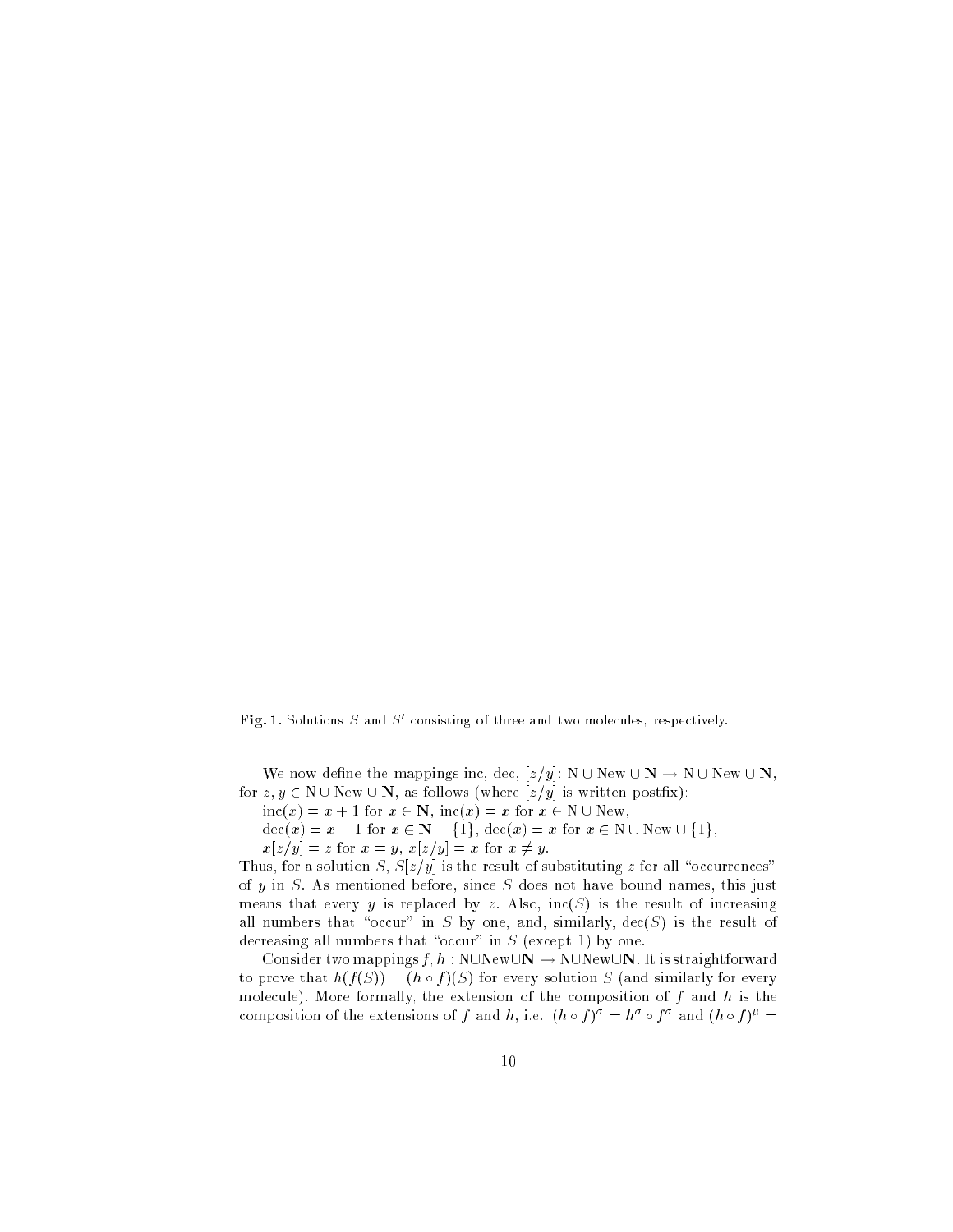$n^{\mu}$  o  $f^{\mu}$  . The proof is by induction on the recursive definition of solutions and molecules. First, for a solution  $S$ , assuming that  $(n \circ f)^{n}(m) = n^{n}(f^{n}(m))$  for every molecule  $m \in D_S$  , one shows that  $(n \circ f)^+(S) = n^+(f^+(S))$ . This follows from the second basic property of multisets mentioned at the end of Section 3. Then, for a schematic guard g and a solution  $\beta$ , assuming that  $(n \circ f)^+ (\beta) =$  $h^+(f^-(S))$ , one shows that  $(h \circ f)^-(g.S) = h^-(f^-(g.S))$ .

This fact can be used to prove a number of elementary properties of the functions inc, dec, and  $[z/y]$  in a straightforward way. Thus, for instance, for every solution S,  $\text{dec}(inc(S)) = (\text{dec } o inc)(S) = S$ , because dec  $o inc$  is the identity function id on N  $\cup$  New  $\cup$  N, and, clearly, id(S) = S. Note also that  $S[y/y] = S$ , because  $[y/y] = id$ . As another example,  $S[y/x][z/y] = S[z/y][z/x]$ because  $u[y/x][z/y] = u[z/y][z/x]$  for every  $u \in N \cup N$ ew  $\cup N$ . Similarly, if  $v \neq x$ and  $y \neq x$ , then  $S[u/x][v/y] = S[v/y][u[v/y]/x]$ , and if additionally  $u \neq y$  then  $S[u/x][v/y] = S[v/y][u/x]$ . In this way, all the usual substitution laws can easily be shown. Since there are no bound names in solutions, there is also no need for  $\alpha$ -conversion; this makes the proofs straightforward.

The *multiset*  $\pi$ -calculus  $M\pi$  is now defined to be the multiset transition system  $(Mol,T)$ , where Mol is the set of all molecules and T consists of all the following basic transitions (that model communication between molecules):

$$
\{x(-).S,\overline{x}z.S'\} \to \text{dec}(S[z/1]) \cup S'
$$

where  $x, z \in N$ UNEW and  $S, S$  are solutions. Note that the left-hand side multiset of a basic transition is always a set of two molecules. Note that, by the chemical law, the transition relation of  $M\pi$  consists of all transitions

$$
\{x(-).S,\overline{x}z.S'\} \cup S'' \to \text{dec}(S[z/1]) \cup S' \cup S''.
$$

As an example,  $S \rightarrow S$  where S is the above example solution and  $S^{\dagger}$  $\{y(-), \{\overline{y}_1\ldots\emptyset, \overline{y}_z\ldots\emptyset\}, y(-), \{\overline{1}z\ldots\emptyset\}\}\}\,$ , see Fig. 1.

For  $x \in N \cup New$ ,  $y \in N$ , and a solution S, the guarded molecule  $x(y).S$ is defined by  $x(y)$ .  $S = x(-)$ . inc(S)[1/y]. The example solution S can now be written as  $\{x(u), \{u(v), \overline{y}v.\emptyset, \overline{u}z.\emptyset\}\}$ ,  $y(w), \{\overline{w}z.\emptyset\}$ ,  $\overline{x}y.\emptyset\}$  which is closer to the process term  $x(u)u(v)$ .  $\overline{y}v.0$   $\overline{u}z.0$  j  $(y(w).\overline{w}z.0 \overline{w}y.0)$  of which it is the meaning.

Since, for  $y \in N$  and  $z \in N \cup New$ , dec(inc(S)[1/y][z/1]) = dec(inc(S)[z/y])  $=$  dec(inc(S[z/y])) = S[z/y], it follows that for all  $y \in N$ ,  $x, z \in N \cup New$ , and solutions  $\mathcal{S}, \mathcal{S}$  ,

$$
\{x(y).S, \overline{x}z.S'\} \to S[z/y] \cup S'
$$

is a basic transition of  $M\pi$ . Consequently, the transition relation of  $M\pi$  contains all transitions

$$
\{x(y) \cdot S, \overline{x}z \cdot S' \} \cup S'' \rightarrow S[z/y] \cup S' \cup S''
$$

These transitions are actually the ones that will simulate those of the small  $\pi$ calculus. Note that the effect of such a transition is that the solutions  $S$  and S and are model (by guards) in the molecules  $x(y)$ . S and  $xz$ . S , are added to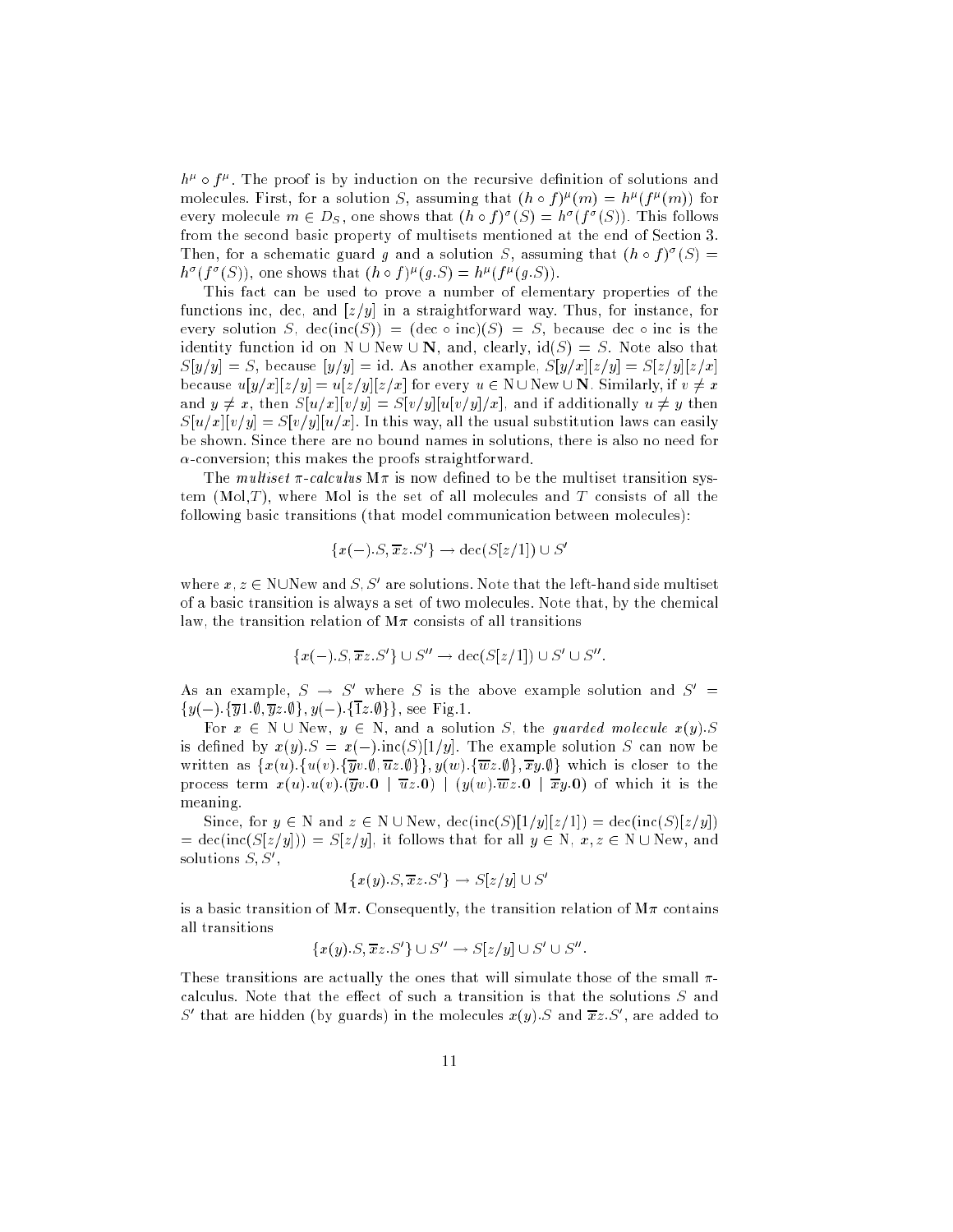the soup  $S''$  of molecules that is the current state of  $M\pi$ , after changing S into  $S[z/y]$ .

The next lemma shows the relation between substitution and the behaviour of solutions in  $M\pi$ .

**Lemma 1.** Let S, T be solutions, and let  $y, z \in N \cup New$ . If  $S \rightarrow T$  in  $M\pi$ , then  $S[z/y] \rightarrow T[z/y]$  in  $M\pi$ .

*Proof.* The transition  $S \to T$  is of the form

 $\{x(-).S_1,\overline{x}w.S_2\} \cup S_3 \to \text{dec}(S_1[w/1]) \cup S_2 \cup S_3.$ 

We have to show that there is a transition

$$
\{x'(-).S_1[z/y], \overline{x'}w'.S_2[z/y]\} \cup S_3[z/y] \to \text{dec}(S_1[w/1])[z/y] \cup S_2[z/y] \cup S_3[z/y],
$$

where  $x' = x[z/y]$  and  $w' = w[z/y]$ . This follows from the fact that there is a basic transition

$$
\{x'(-).S_1[z/y], \overline{x'}w'.S_2[z/y]\} \rightarrow \text{dec}(S_1[z/y][w'/1]) \cup S_2[z/y]
$$

and that  $\det(S_1[w/1])[z/y] = \det(S_1[w/1][z/y]) = \det(S_1[z/y][w[z/y]/1])$ .  $\Box$ 

We define the set  $\mathrm{occ}(S) \subseteq N \cup \mathrm{New} \cup N$  of *occurrences* in a solution S, and similarly  $occ(m)$  for a molecule m, recursively as follows:

 $\operatorname{occ}(S) = \cup \{ \operatorname{occ}(m) \mid m \in D_S \},\$ 

 $occ(x(-).S) = occ(S) \cup \{x\},$  and  $occ(\overline{x}z.S) = occ(S) \cup \{x,z\}.$ 

We denote  $\operatorname{occ}(S) \cap (N \cup New)$  by fn(S), the set of (free) names of S. Note that in fact all names that occur in S are free. We denote  $fn(S) \cap New$  by new(S), the set of new names of S. Note that  $\operatorname{occ}(S)$  is countable, and hence  $\operatorname{new}(S)$ is a proper subset of New (because we have assumed New to be uncountable). For the example solution  $S = \{x(-)\}\{1(-)\}\{\overline{y2\}\,\emptyset\}\,\overline{1z\}\,\emptyset\}\,\overline{y}(\cdot)$ .  $\{\overline{1z\}\,\emptyset\}\,\overline{xy\}\,\emptyset\}$ , we have  $\mathrm{occ}(S) = \{x, y, z, 1, 2\}, \mathrm{fn}(S) = \{x, y, z\}, \mathrm{and} \ \mathrm{new}(S) = \emptyset.$ 

Obviously,  $\mathrm{occ}(S_1 \cup S_2) = \mathrm{occ}(S_1) \cup \mathrm{occ}(S_2)$  and similarly for countable unions. For a function f from  $N \cup New \cup N$  to itself and a solution S, it can easily be shown, by induction on the recursive definition of S, that  $\operatorname{occ}(f(S)) =$  $f(\operatorname{occ}(S))$ . This implies, e.g., that  $\operatorname{occ}(S[z/y]) = (\operatorname{occ}(S)-\{y\})\cup\{z\mid y\in \operatorname{occ}(S)\}.$ Similar properties hold for fn and new.

It is now straightforward to show that, during the behaviour of  $M\pi$ , the set of free names in the solution cannot increase: for solutions S and T, if  $S \to T$  in  $M\pi$ , then  $\text{Im}(T) \subseteq \text{Im}(S)$ . For instance, for the example transition  $S \to S^0$  (see  $\Gamma$  ig. 1),  $\text{Im}(S)$   $\Gamma = \{y, z\}$   $\subset$   $\text{Im}(S) = \{x, y, z\}$ .

Let f, h be functions from N  $\cup$  New  $\cup$  N to itself. Obviously, the value of  $f(S)$  is determined by the values of f on  $\operatorname{occ}(S)$  only. In other words, if the restrictions of f and h to  $\operatorname{occ}(S)$  are equal, then  $f(S) = h(S)$ . This can easily be shown by induction on S. It implies, e.g., that  $S[z/y] = S$  if  $y \notin \text{occ}(S)$ (because  $[z/y]$  is the identity on  $\operatorname{occ}(S)$ ). As another example, if  $y \notin \operatorname{occ}(S)$  then  $S[y/x][z/y] = S[z/x]$ , and in particular  $S[y/x][x/y] = S$ .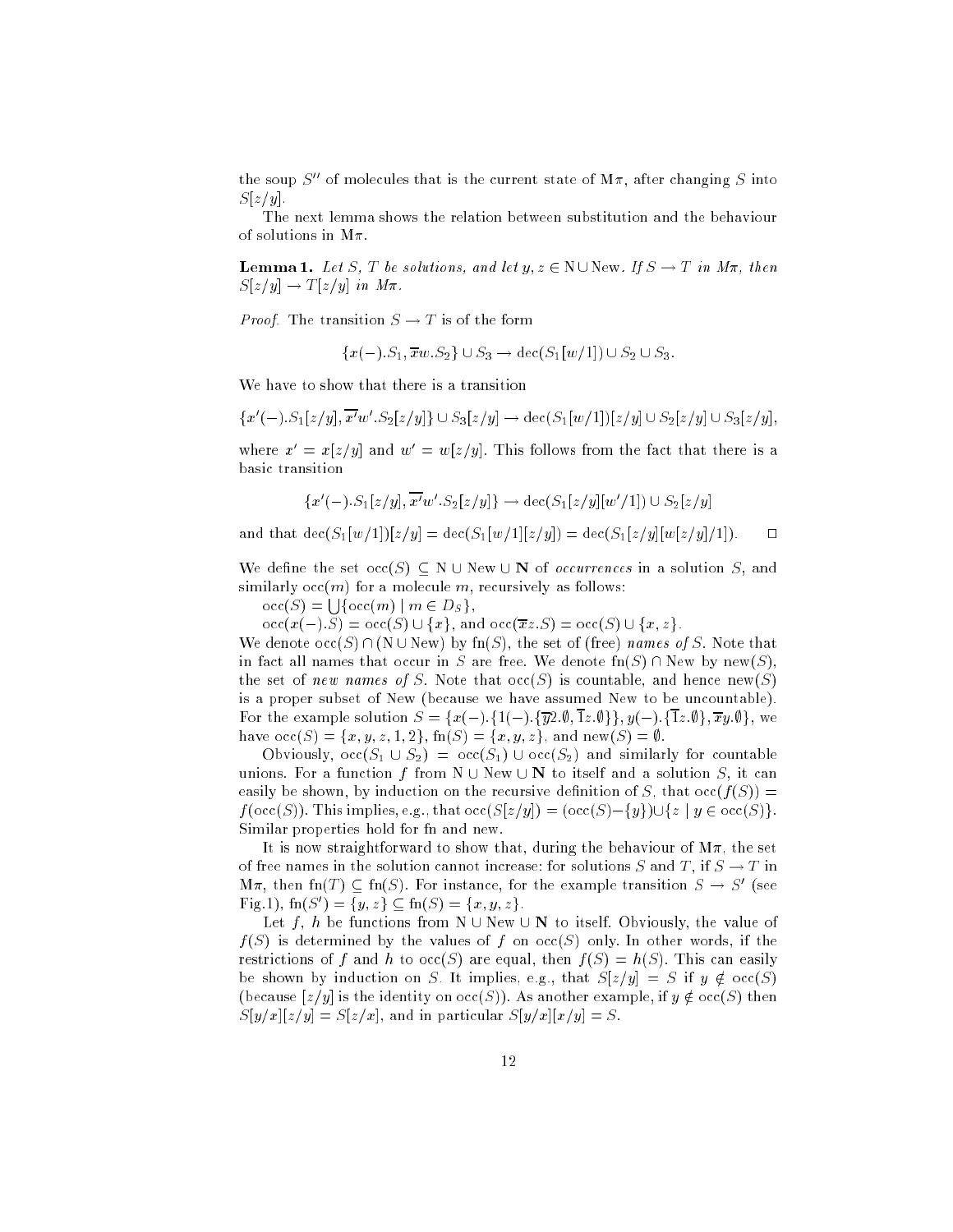We observe now that almost all basic transitions of  $M\pi$  are of the form

$$
\{x(y).S,\overline{x}z.S'\}\to S[z/y]\cup S'.
$$

To prove this, consider a basic transition

$$
\{x(-).S,\overline{x}z.S'\} \to \text{dec}(S[z/1]) \cup S'
$$

and assume that  $\mathrm{occ}(S) \cap N \subset N$ , i.e., there exists  $y \in N$  such that  $y \notin \mathrm{occ}(S)$ . For the semantics of the small  $\pi$ -calculus it actually suffices to consider such solutions. We now show that the above basic transition equals

$$
\{x(y).T,\overline{x}z.S'\} \to T[z/y] \cup S'
$$

for  $T = \text{dec}(S[y/1])$ . Note first that  $\text{inc}(T) = S[y/1]$  because  $1 \notin \text{occ}(S[y/1])$ . Now  $x(y)$ :  $T = x(-)$ :inc(T)[1/y] =  $x(-)$ :S[y/1][1/y] =  $x(-)$ :S because  $y \notin$  $\operatorname{occ}(S)$ . Also,  $T[z/y] = \operatorname{dec}(S[y/1][z/y]) = \operatorname{dec}(S[z/1])$  because  $y \notin \operatorname{occ}(S)$ .

Finally we list some properties of guarded molecules  $u(x)$ . S that are easy to prove. Let  $u, y, z \in N \cup \text{New and } x \in N$ . Then

 $fn(u(x).S) = (fn(S) - \{x\}) \cup \{u\},\$ 

if  $y \notin \text{fn}(S) = \{x\}$ , then  $(u(x).S)[z/y] = u[z/y](x).S$ ,

if 
$$
y \neq x
$$
 and  $z \neq x$ , then  $(u(x).S)[z/y] = u[z/y](x).S[z/y]$ ,

if  $w \in N - \text{fn}(S)$ , then  $u(x).S = u(w).S[w/x]$ .

As an example we prove the last property:  $u(w).S[w/x] = u(-).inc(S[w/x])[1/w] =$  $u(-)\operatorname{inc}(S)[w/x][1/w] = u(-)\operatorname{inc}(S)[1/x] = u(x).S.$ 

#### 5 Semantics of the  $\pi$ -Calculus

We have cheated a little in the introduction by saying that we will associate one solution S of  $M\pi$  with every process term P. In fact, in order to treat restriction properly, we are forced to associate infinitely many solutions  $S$  with  $P$ . However, all these solutions can be obtained from each other by a bijective renaming of the new names occurring in them.

We will write  $P \Rightarrow S$  to indicate that the solution S of M $\pi$  is associated to the process term P. Thus, we will define a relation  $\Rightarrow$  between the process terms of the small  $\pi$ -calculus and the solutions of the multiset  $\pi$ -calculus.

The *semantic relation*  $\Rightarrow$  is defined to be the smallest relation that satisfies the following compositional requirements:

 $(S0) \qquad 0 \Rightarrow \emptyset$ 

(S1) If 
$$
P_1 \Rightarrow S_1
$$
 and  $P_2 \Rightarrow S_2$ , then  $P_1 | P_2 \Rightarrow S_1 \cup S_2$   
provided new $(S_1) \cap \text{new}(S_2) = \emptyset$ 

(S2) If  $P \Rightarrow S$ , then  $(\nu x)P \Rightarrow S[n/x]$ provided  $n \in \text{New} - \text{new}(S)$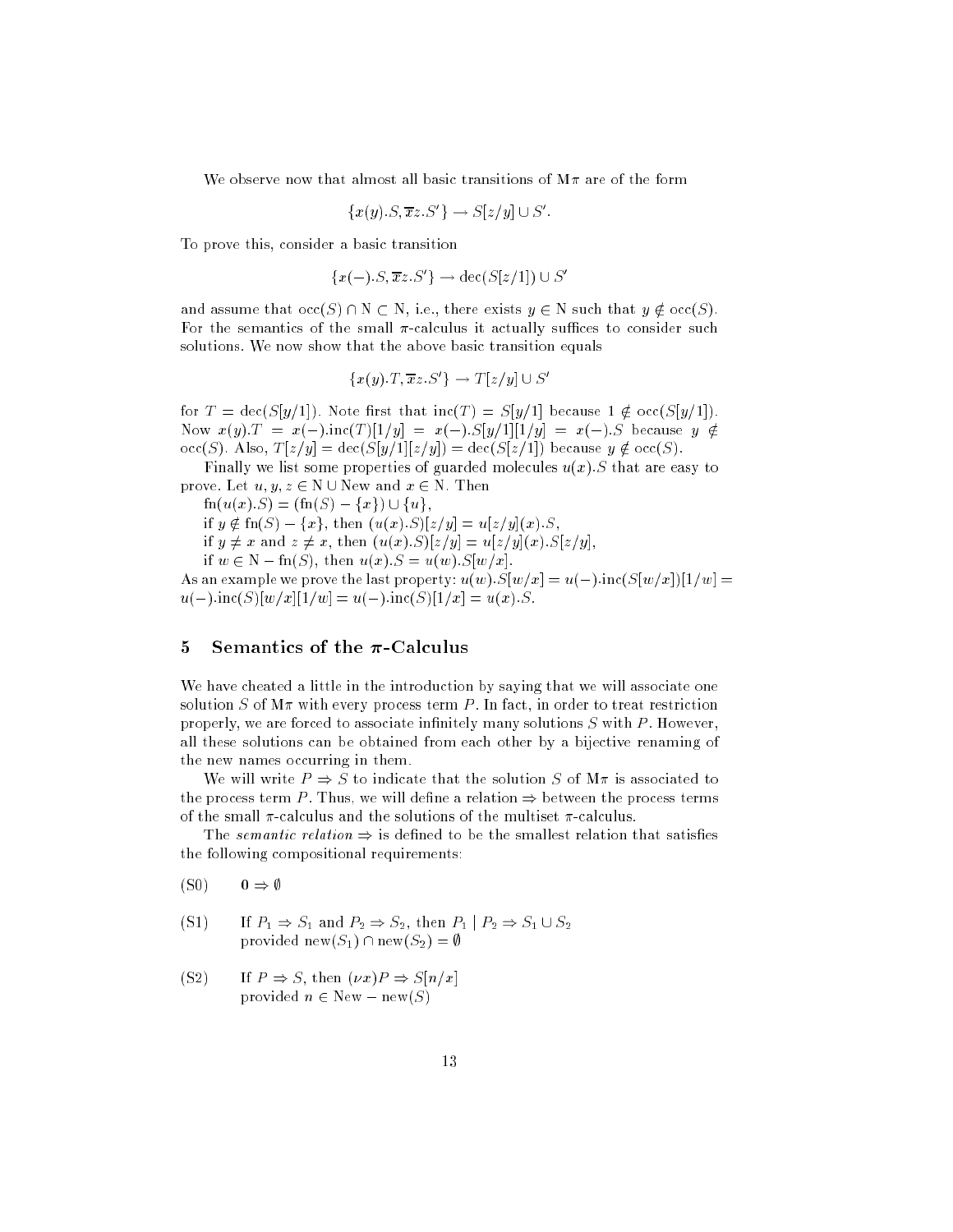(S3) If  $P \Rightarrow S$  and g is a guard, then  $g.P \Rightarrow \{g.S\}$ 

(S4) If 
$$
P \Rightarrow S_i
$$
 for all  $i \in \mathbb{N}$ , then  $!P \Rightarrow \bigcup_{i \in \mathbb{N}} S_i$   
provided  $\text{new}(S_i) \cap \text{new}(S_i) = \emptyset$  for all  $i \neq j$ .

In  $(S3)$ , g is of course an "ordinary" guard, i.e., one that contains no new names. Note that by rule (S3)  $\overline{x}z.P$  is translated into  $\{\overline{x}z.S\}$ , and  $x(y).P$  is translated into  $\{x(y),S\}$  which abbreviates  $\{x(-):\text{inc}(S)[1/y]\}$ . Rules (S1) and (S4) translate parallel composition and replication into multiset union, and rule (S0) translates the inactive process into the empty multiset.

It is straightforward to prove, by induction on the structure of  $P$ , that if  $P \Rightarrow S$ , then fn(P) = fn(S) \ N. The names in new(S) = fn(S) \ New are all introduced to get rid of the restrictions in  $P$ , through rule  $(S2)$ . Intuitively, the name x of  $(\nu x)P$ , of which the scope is restricted to P, is replaced by a completely new name n with a global scope.

Process terms P and Q are multiset congruent, denoted  $P \equiv_m Q$ , if  $\{S \mid S\}$  $P \Rightarrow S$  = {S | Q  $\Rightarrow$  S}, i.e., if P and Q have the same multiset semantics in  $M\pi$ . It is immediate from the compositional definition of the semantic relation  $\Rightarrow$  that  $\equiv_m$  is a congruence.

Let us consider some examples of the semantic relation  $P \Rightarrow S$ . As a first example, let  $P =$ 

$$
(x(w).w(y).w(z).\overline{y}z.0\mid x(w).0)\mid ((\nu u)(\overline{x}u.\overline{u}y_1.\overline{u}z_1.0)\mid (\nu u)(\overline{x}u.\overline{u}y_2.\overline{u}z_2.0)).
$$

Then  $P \Rightarrow S$ , where  $S =$ 

$$
\{x(w), \{w(y), \{w(z), \{\overline{y}z.\emptyset\}\}\}, x(w).\emptyset, \overline{x}n. \{\overline{ny}_1. \{\overline{n}z_1.\emptyset\}\}, \overline{x}m. \{\overline{m}y_2. \{\overline{m}z_2.\emptyset\}\}\},
$$

and n and m are distinct new names. Note that, in more detail,  $S =$ 

$$
\left\{x(-).\left\{1(-).\left\{1(-).\left\{\overline{23}.\emptyset\right\}\right\}\right\},x(-).\emptyset,\overline{x}n.\left\{\overline{n}y_1.\left\{\overline{n}z_1.\emptyset\right\}\right\},\overline{x}m.\left\{\overline{n}y_2.\left\{\overline{m}z_2.\emptyset\right\}\right\}\right\}.
$$

As a second example, we observe the big difference between  $\sqrt{(v x)}Q$  and  $(\nu x)(Q)$ . Let  $Q = \overline{y}x.x(z)$ . Then

$$
!(\nu x)Q = {(\nu x)(\overline{y}x.x(z).0)} \Rightarrow {\overline{y}n_1.\{n_1(z).0\}}, \overline{y}n_2.\{n_2(z).0\}, \overline{y}n_3.\{n_3(z).0\}, \ldots)
$$

where the  $n_i$  are distinct new names,  $i \in N$ . But

$$
(\nu x)(!Q) = (\nu x)(!\overline{y}x.x(z).0) \Rightarrow {\overline{y}n}.{n(z).0}, \overline{y}n.{n(z).0}, \overline{y}n.{n(z).0}, \ldots)
$$

where  $n$  is a new name. Thus, the domain of the first solution contains infinitely many molecules, each with multiplicity 1, and the domain of the second solution contains one molecule, with multiplicity  $\omega$ .

The following two lemma's show that the semantic relation is in fact a total function modulo a bijective renaming of the new names. We start with totality.

**Lemma 2.** For every P there exists S such that  $P \Rightarrow S$ .

*Proof.* See Section 7.  $\Box$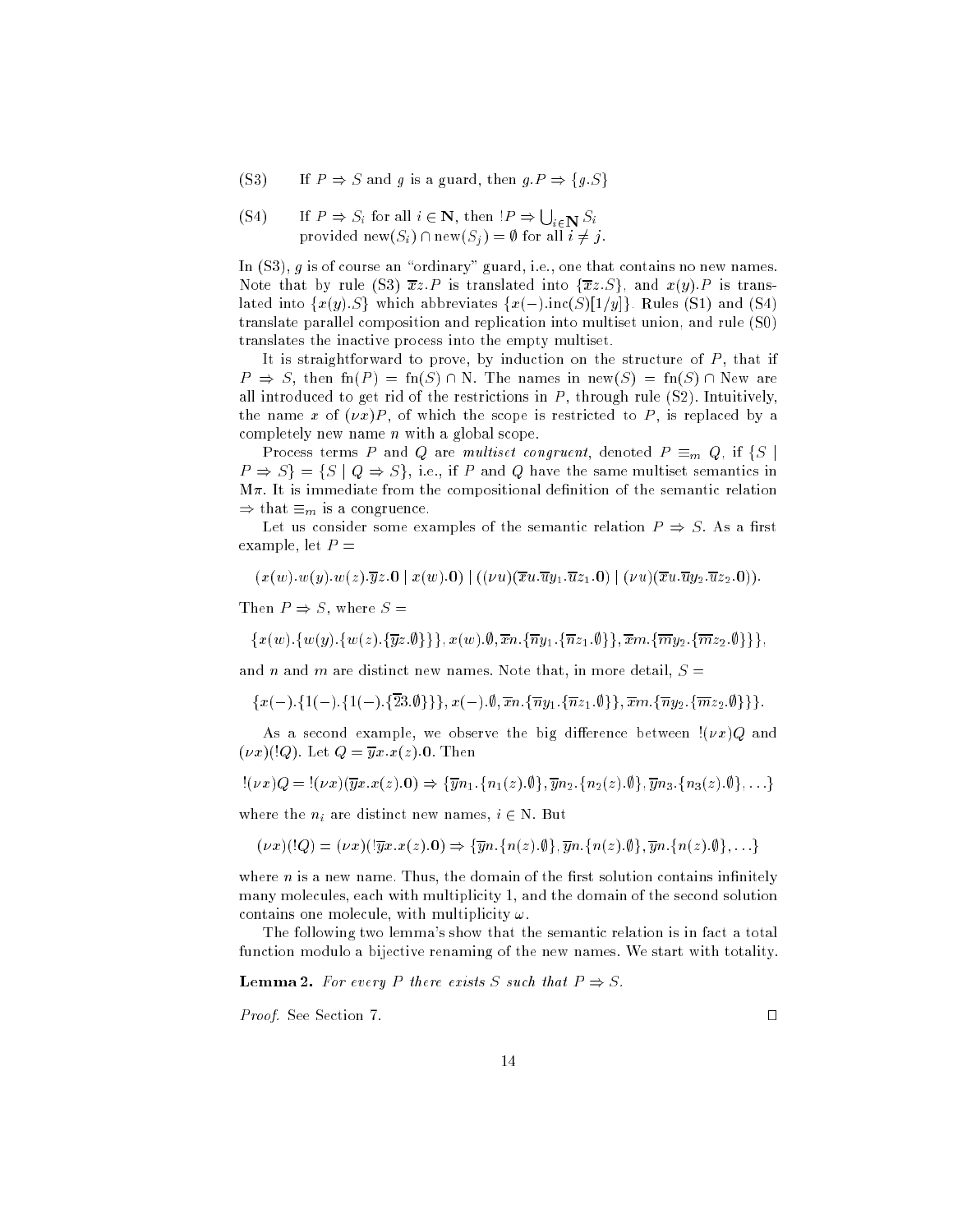It is easy to show that for process terms  $P$  that do not contain any restrictions, this S is unique (and new(S) =  $\emptyset$ ). In general, functionality is modulo bijective renamings of new names. If S is a solution and  $f : new(S) \rightarrow New$ , then we tacitly assume that f is extended to a function from  $N \cup N$ ew  $\cup N$  into itself by defining  $f(x) = x$  for every x not in new(S). Then, as usual,  $f(S)$  denotes the value for  $S$  of the extension of this  $f$  as defined in Section 4.

**Lemma 3.** If  $P \Rightarrow S$ , then  $P \Rightarrow S$  if and only if there exists a bijection f:  ${\rm new}(\mathcal{S}) \to {\rm new}(\mathcal{S})$  ) such that  $f(\mathcal{S}) = \mathcal{S}$  .

*Proof.* See Section 7.  $\Box$ 

Clearly, the relation between solutions  $S$  and  $S$  that holds when  $f(S) = S$ for some bijection  $f: {\rm new}(S) \to {\rm new}(S)$  , is an equivalence relation. The above lemma's show that the semantic relation associates an equivalence class of solutions with each process term. Intuitively, the solutions in one such equivalence class are just "isomorphic copies" of each other. Thus, rule  $(S1)$  can be understood as follows: if  $S_1$  is the meaning of  $P_1$  and  $S_2$  is the meaning of  $P_2$ , then  $S_1 \cup S_2$  is the meaning of  $F_1 \mid F_2$ , where  $S_1$  and  $S_2$  are ansform copies of  $S_1$ and  $S_2$ , respectively. Similarly for (S4): if  $S$  is the meaning of  $P$ , then  $\bigcup_{i\in \mathbf{N}}S_i$ is the meaning of  $P$ , where the  $S_i$  are mutually disjoint copies of S.

The next, important, lemma shows that the semantic relation is compositional with respect to substitution:  $\{S \mid P[z/y] \Rightarrow S\} = \{S[z/y] \mid P \Rightarrow S\}$ . This implies that the multiset congruence  $\equiv_m$  is also a congruence with respect to substitution.

**Lemma 4.** Let  $y, z \in N$ . (1) If  $P \Rightarrow S$ , then  $P[z/y] \Rightarrow S[z/y]$ . (2) If P [z=y] ) S<sup>0</sup> , then there exists S such that P ) S and S<sup>0</sup> = S[z=y].

*Proof.* See Section 7.

## <sup>6</sup> Main Results

(A) The semantic relation  $\Rightarrow$  is a strong bisimulation between the transition systems of the small  $\pi$ -calculus and the multiset  $\pi$ -calculus M $\pi$ .

(B) For process terms P and Q of the small  $\pi$ -calculus, if  $P \equiv Q$  (i.e., P and Q are structurally congruent), then  $P \equiv_m Q$  (i.e., P and Q are multiset congruent).

The proofs of these results are given in Section 7. In Section 7 we also prove (in Lemma 7) that  $!(P \mid Q) \equiv_m !P \mid !Q$ ,  $!!P \equiv_m !P$ ,  $!0 \equiv_m 0$ , and  $(\nu x)g.P \equiv_m 0$  $g(\nu x)P$  provided x does not occur in g. It should be clear from Lemma's 2 and 3 that  $\equiv_m \; = \; (\Rightarrow)$  10 ( $\Rightarrow$  ). Thus, it follows from (A) and the well-known closure of strong bisimulations under composition and inverse, that the multiset congruence  $\equiv_m$  is a strong bisimulation: if  $P \equiv_m Q$ , then P and Q are strongly bisimilar in the transition system of the small  $\pi$ -calculus. From that point of view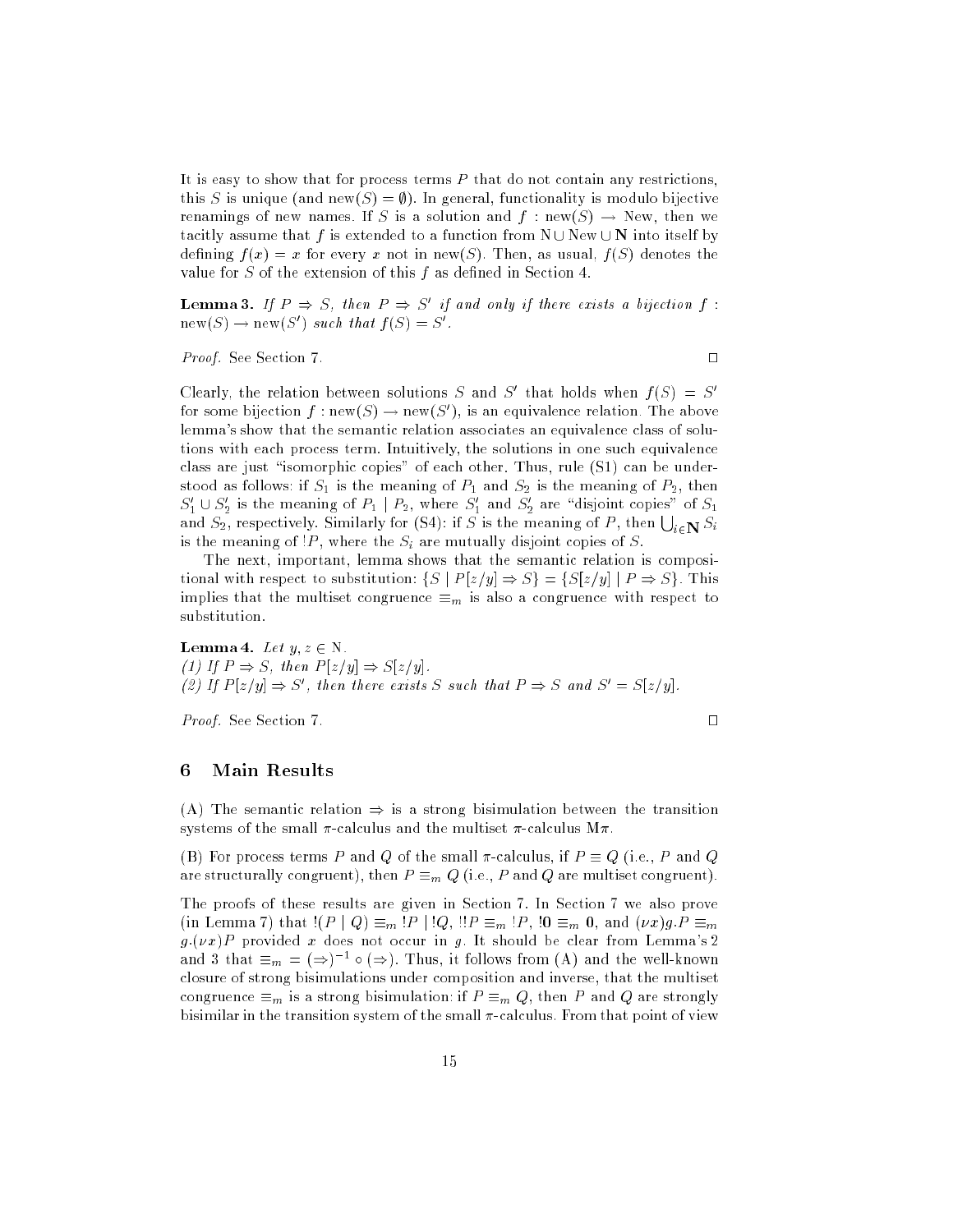one may then safely add  $P \equiv Q$  to the laws of structural congruence (in the sense that the STRUCT rule will not change their behaviour). Let the extended small  $\pi$ -calculus be defined by adding the following laws to the definition of structural congruence:

- $(3.2)$   $|(P | Q) \equiv |P | |Q,$
- $(3.3)$   $1!P \equiv 1P$ ,
- $(3.4)$   $10 \equiv 0$ , and
- $(2.4)$   $(\nu x)g.P \equiv g.(\nu x)P$ provided  $x$  does not occur in  $g$ .

Note that, altogether, structural laws  $(3.1)-(3.4)$  deal with replication, and structural laws (2.1)-(2.4) deal with restriction. The remaining laws deal with  $\alpha$ conversion (law  $(\alpha)$ ) and parallel composition (laws  $(1.1)-(1.3)$ ).

 $(A_+)$  the semantic relation  $\Rightarrow$  is a strong bisimulation between the transition systems of the extended small  $\pi$ -calculus and the multiset  $\pi$ -calculus M $\pi$ .

(B) For process terms P and Q of the extended small  $\pi$ -calculus,  $P = Q$  (i.e., P and Q are structurally congruent) if and only if  $P \equiv_m Q$  (i.e., P and Q are multiset congruent).

(C) for process terms  $P$  and  $Q$  of the extended small  $\pi$ -calculus, it is decidable whether or not  $P \equiv Q$  (i.e., whether or not  $P \equiv_m Q$ ).

The proofs of (A<sup>0</sup> ) and the only-if part of (B<sup>0</sup> ) are given in Section 7. The if-part of (b), and (C), are the main results of  $\varphi$ .

Note that the three new replication laws (3.2)-(3.4) do not hold in the (ordinary) small  $\pi$ -calculus, because structural congruence preserves the number of replications. If one adds the first law only, then structural congruence preserves the nesting depth of replication, and so the other two laws still do not hold. However, intuitively all three structural laws should hold, if one recalls that !P stands for  $\omega$  (i.e., infinitely many) copies of P. Clearly,  $\omega$  copies of P and Q is the same as  $\omega$  copies of P and  $\omega$  copies of Q,  $\omega$  copies of  $\omega$  copies of P is the same as  $\omega$  copies of P (because  $\omega \cdot \omega = \omega$ , viewing  $\omega$  as aleph zero), and  $\omega$  copies of nothing is nothing. The original structural law (3.1) for replication is based on the fact that  $1+\omega = \omega$ . It is also easy to see that the new restriction law (2.4) does not hold in the small  $\pi$ -calculus; it should hold for the same reasons that structural law (2.3) should hold.

Extending structural congruence implies, by the STRUCT rule, that also the transition relation  $\rightarrow$  of the small  $\pi$ -calculus is extended. Thus, in the transition system of the extended small  $\pi$ -calculus there are more transitions possible than in the transition system of the ordinary small  $\pi$ -calculus. However, by results (A) and (A), the relation  $\equiv_m \equiv (\Rightarrow)$  10 ( $\Rightarrow$ ) is a strong bisimulation between these two transition systems. Hence, since  $P \equiv_m P$ , every process term P is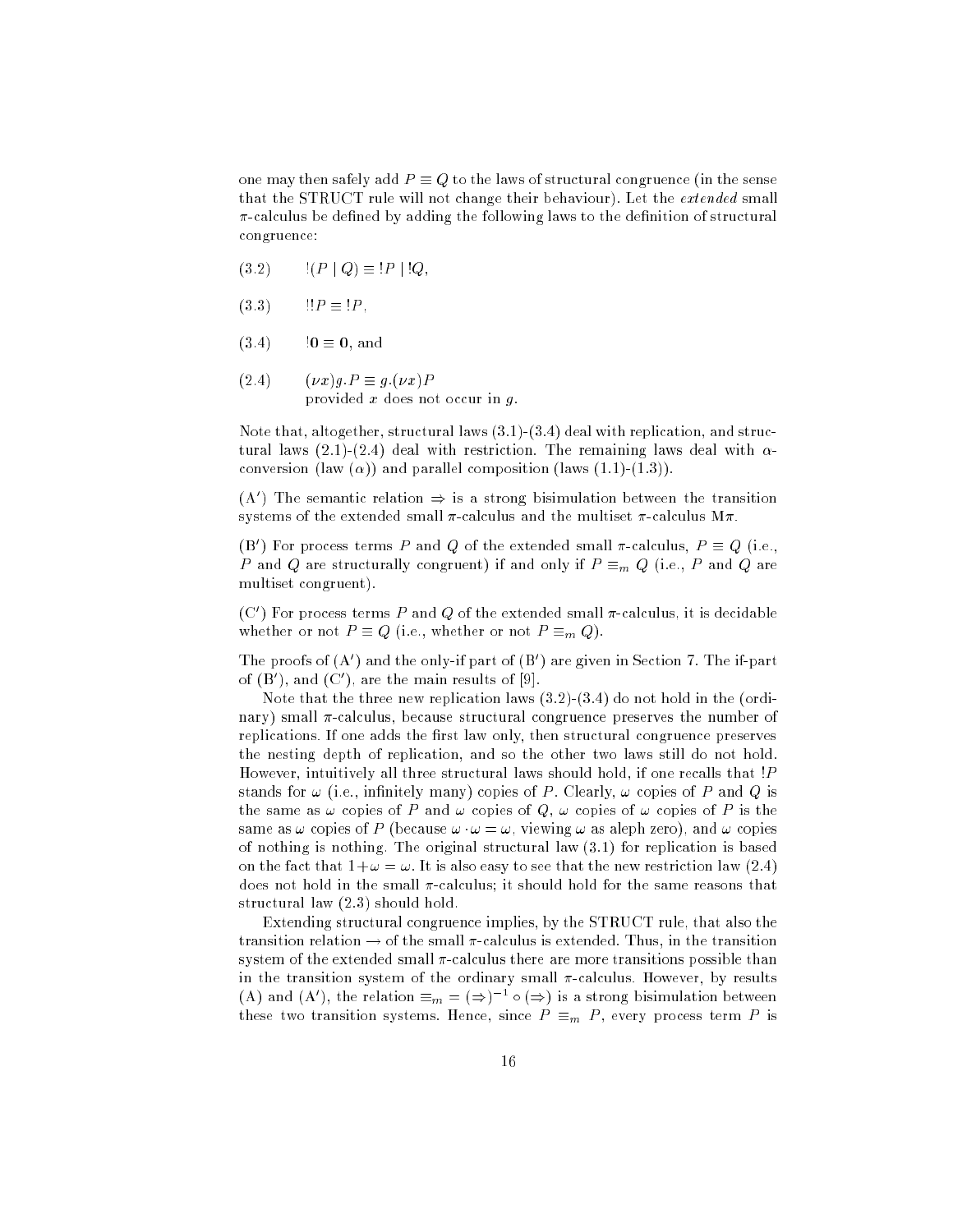strongly bisimilar to itself in the two transition systems. Thus, modulo strong bisimilarity, the behaviour of all processes is the same in both transition systems.

We now illustrate results  $(A)$  and  $(B)$  with an example. P and Q are two friends that want to go fishing.  $P$  knows a nice spot where there are many fish, and he sends Q the address. Then they pack their bags, meet at the address, and throw out there fishing rods. There is also a supply  $B$  of two (empty) bags. Finally, there is a jealous friend R who would like to go fishing with P in the place of Q, but does not know the address. In the following formalization, we abbreviate, for any name a, the guards  $a(d)$  and  $\overline{a}d$  by a and  $\overline{a}$ , respectively, where d is a dummy name: a and  $\overline{a}$  are communications in which the name that is sent, is irrelevant. Now  $P = \overline{s} \cdot 0$  |  $s.(vy)(b.y.\overline{r} \cdot 0 \vert \overline{xy} \cdot 0), Q = x(y) \cdot b.\overline{y} \cdot \overline{r} \cdot 0$ ,  $B = \overline{b} \cdot \overline{0}$  |  $\overline{b} \cdot \overline{0}$ , and  $R = \overline{y} \cdot \overline{r} \cdot \overline{0}$ .

Consider the process term  $P_1 = P | Q | B | R$ . Then  $P_1 \Rightarrow S_1$  with  $S_1 = \{\overline{s}, \emptyset, s.\{b.\{n.\{\overline{r}, \emptyset\}\}\}, \overline{x}n.\emptyset\}, x(-), \{b.\{\overline{1}, \{\overline{r}, \emptyset\}\}\}, \overline{b}.\emptyset, \overline{b}.\emptyset, \overline{y}.\overline{r}.\emptyset\}.$  Let us now consider the behaviour of  $P_1$  and  $S_1$  in their respective transition systems. First, there is just one possible transition:  $P$  sends the address to  $Q$ . This is the transition  $P_1 \rightarrow P_2$ , where  $P_2 = 0 \mid (vy)(b.y.\overline{r}.0 \mid \overline{x}y.0) \mid Q \mid B \mid R$ . Now  $P_2 \equiv$  $P_2 \equiv P_2$  , where  $P_2 \equiv (\nu y)(\textit{0.y.r.0} \mid x y . \textbf{0}) \mid x(z) . \textit{0.z.r.0} \mid B \mid R$  by the structural raws (1.1) and ( $\alpha$ ), removing **0** and  $\alpha$ -converting  $Q$ , and  $F_2 = (\nu y)(b.y.r.o.$  $\overline{xy.0}$  |  $x(z).b.\overline{z.}$   $\overline{x.0}$  | B) | R by the structural law (3.1), extending the scope of (*vy*). Hence (by  $\sigma$ 1 KOCT) also  $P_1 \rightarrow P_2$ . In M*a* the corresponding transition is  $S_1 \rightarrow S_2$ , where  $S_2 = \{b.\{n.\{\overline{r}.\emptyset\}\}\}\overline{x}n.\emptyset, x(-).\{b.\{\overline{1}.\{\overline{r}.\emptyset\}\}\}\overline{b}.\emptyset, \overline{b}.\emptyset, \overline{y}.\overline{r}.\emptyset\}$ . Clearly,  $F_2 \Rightarrow S_2, F_2 \Rightarrow S_2$ , and  $F_2 \Rightarrow S_2$ . This illustrates both results (A) and (B).

Next, several things can happen in parallel:  $P$  packs his bags, and  $Q$  first receives the address and then also starts packing. The transition in which Q receives the address is in the small  $\pi$ -calculus  $P_2 \to P_3$ , where  $P_3 = (py)(b.y.r.0 \mid b \cdot \overline{y}.r.0 \mid b \cdot \overline{y}.r.0 \mid B \mid B$ , and  $P_3 \equiv P'_3 = (\nu y)(b.y.\overline{r}.0 \mid b \cdot \overline{y}.r.0 \mid \overline{b}.0 \mid \overline{b}.0) \mid B$ Reading the transition of the transition is structured in  $\omega_{A}$  . When the same  $\omega_{B}$  $\{b.\{n.\{\overline{r}.\emptyset\}\}, b.\{\overline{n}.\{\overline{r}.\emptyset\}\}, \overline{b}.\emptyset, \overline{b}.\emptyset, \overline{y}.\overline{r}.\emptyset\}$ . Then there are two transitions in which  $P$  and  $Q$  pack their bags. In the small  $\pi$ -calculus they are  $P_3 \rightarrow^+ P_5,$  where  $P_5 = ( \nu y)(y.r.$ u |  $y.r.$ u) |  $R$  and in M $\pi$  they are  $S_3 \rightarrow^- S_5$ , where  $S_5 =$  ${n.\{\overline{r},\emptyset\},\overline{n}.\{\overline{r},\emptyset\},\overline{y}.\overline{r}.\emptyset\}}.$  Finally, P and Q meet at the address of P and throw out their fishing rods. In the small  $\pi$ -calculus this is the transition  $P_5 \rightarrow P_6$ , where  $P_6 = (\nu y)(\overline{r.0} \mid \overline{r.0}) \mid R \equiv \overline{r.0} \mid \overline{r.0} \mid R$  and in  $M\pi$  it is  $S_5 \to S_6$ , where  $S_6 = \{ \overline{r}. \emptyset, \overline{r}. \emptyset, \overline{y}. \overline{r}. \emptyset \}.$ 

One of the nice aspects of multiset transition systems (i.e., Petri nets) is that there is a natural notion of parallel computation of the system (unfortunately often called a "process" in Petri net terminology), see, e.g.,  $[19, 11, 7]$ . A picture of such a parallel computation neatly shows the concurrencies and dependencies between the basic transitions that occur during a run of the system. In Fig.2 a picture is shown of the parallel computation of the example solution  $S_1$ , described above. The ovals represent molecules, and the rectangles represent the basic transitions. For a basic transition (S; S<sup>0</sup> ) represented by a rectangle, there are directed edges from the ovals representing the molecules in S to the rectangle,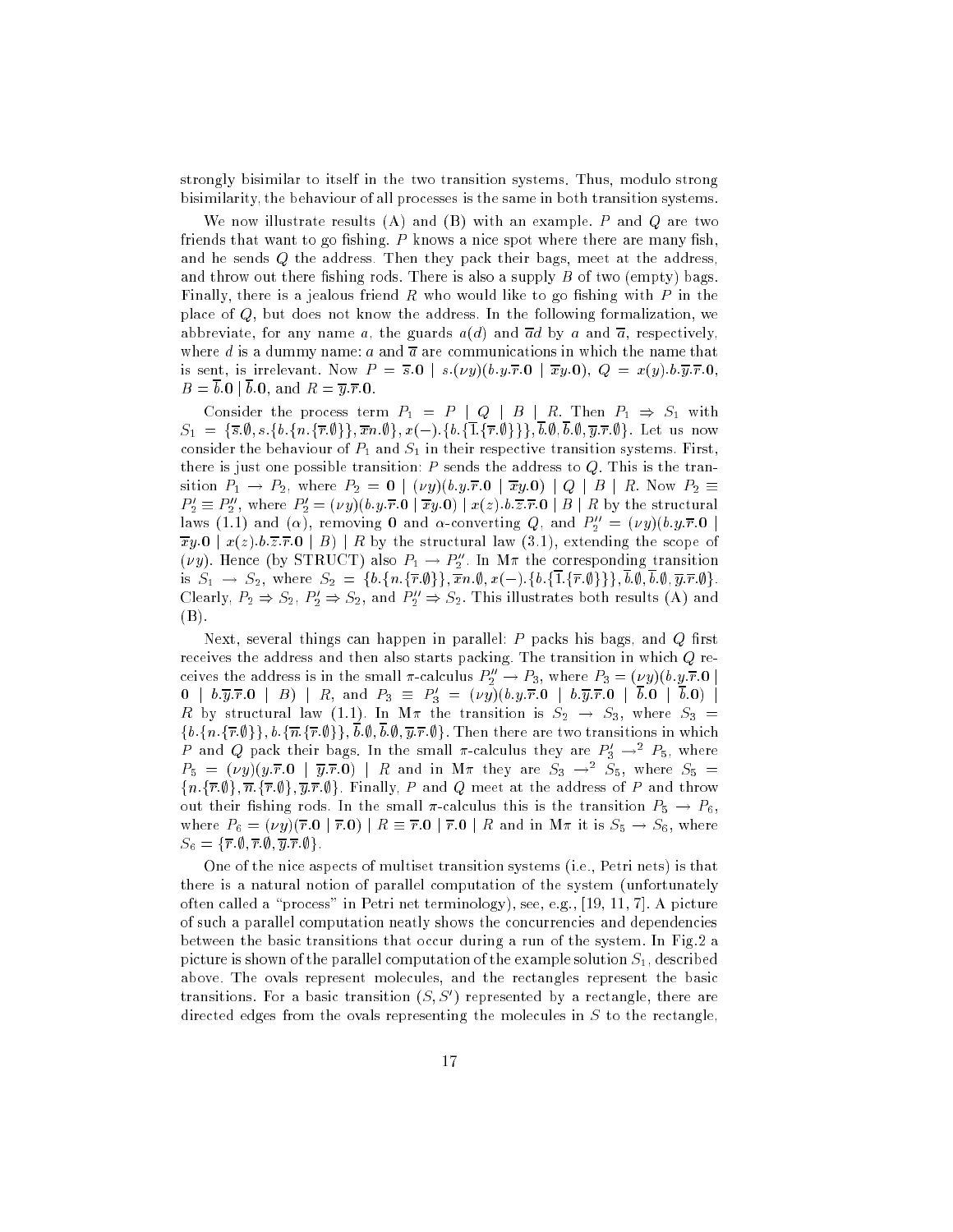and from the rectangle to the ovals representing the molecules in  $S$  . The parallel computation naturally induces a partial order on the five basic transitions that occur during the computation: the address is sent by P before it is received by Q and before P packs his bags, Q receives the address before he packs his bags, and P and Q pack their bags before they meet at the address. There is no order between P packing bags and Q receiving the address, and there is no order between P and Q packing bags. Thus, the parallel computation gives a much better insight in what happens "in real life" than the above sequence of transitions.

## <sup>7</sup> Proofs

**Lemma 2.** For every P there exists S such that  $P \Rightarrow S$ .

*Proof.* We prove that for every process term  $P$  and every countably infinite set  $W \subseteq$  New there exists a solution S such that  $P \Rightarrow S$  and new(S)  $\subseteq W$ . This is done by induction on the structure of P. It is obvious for  $P = 0$  by (S0).

 $P = P_1 \mid P_2$ . Partition W into two countably infinite sets  $W_1$  and  $W_2$ . By induction there exist  $S_1$  and  $S_2$  such that  $P_1 \Rightarrow S_1$  and  $P_2 \Rightarrow S_2$  with  $new(S_1) \subseteq W_1$  and  $new(S_2) \subseteq W_2$ . Since  $new(S_1) \cap new(S_2) = \emptyset$ , we obtain, by (S1), that  $P_1 | P_2 \Rightarrow S_1 \cup S_2$  with  $\text{new}(S_1 \cup S_2) = \text{new}(S_1) \cup \text{new}(S_2) \subseteq W$ .

 $P = (vx)Q$ . Take  $n \in W$  arbitrarily. By induction there exists S such that  $Q \Rightarrow S$  and new(S)  $\subseteq W - \{n\}$ . Hence, by (S2),  $(\nu x)Q \Rightarrow S[n/x]$  and  $new(S[n/x]) \subseteq new(S) \cup \{n\} \subseteq W$ .

 $P = g.Q$ . By induction  $Q \Rightarrow S$  with new(S)  $\subseteq W$ . Then, by (S3),  $g.P \Rightarrow$  ${g.S}$  with new( ${g.S}$ ) = new(S)  $\subseteq$  W.

 $P = \mathcal{Q}$ . Partition W into a countably infinite number of countably infinite sets  $W_i$ ,  $i \in \mathbb{N}$ . By induction there exist  $S_i$  such that  $Q \Rightarrow S_i$  and new $(S_i) \subseteq W_i$ . By (S4),  $!Q \Rightarrow \bigcup_{i \in \mathbb{N}} S_i$  and new $(\bigcup_{i \in \mathbb{N}} S_i) \subseteq \bigcup_i W_i = W$ .  $\Box$ 

**Lemma 3.** If  $P \Rightarrow S$ , then  $P \Rightarrow S$  if and only if there exists a bijection f:  $new(\mathcal{S}) \rightarrow new(\mathcal{S})$  is such that  $f(\mathcal{S}) = \mathcal{S}$ .

*Proof.* The proof is by induction on the definition of the semantic relation  $\Rightarrow$ , i.e., by induction on the structure of P. The case  $0 \Rightarrow \emptyset$  is obvious.

 $P_1 | P_2 \Rightarrow S_1 \cup S_2$  with  $P_1 \Rightarrow S_1, P_2 \Rightarrow S_2$ , and new $(S_1) \cap \text{new}(S_2) = \emptyset$ . Note that  $\text{new}(S_1 \cup S_2) = \text{new}(S_1) \cup \text{new}(S_2)$ .

(Only ii). Assume that  $P \Rightarrow S$ . By (S1),  $S = S_1 \cup S_2$  with  $P_1 \Rightarrow S_1$ ,  $P_2 \Rightarrow S_2$ , and new( $S_1$ )  $\cap$  new( $S_2$ ) =  $\psi$ . By induction there are bijections  $f_i$ : new( $S_i$ )  $\rightarrow$ new( $S_i$ ) such that  $f_i(S_i) = S_i$  for  $i = 1, 2$ . Let  $f = f_1 \cup f_2$ . Then f is a bijection from new(S) to new(S). Since  $f_i$  is the restriction of f to new(S<sub>i</sub>),  $f_i(S_i) = f(S_i)$ and so  $f(S) = f(S_1 \cup S_2) = f(S_1) \cup f(S_2) = f_1(S_1) \cup f_2(S_2) = S_1 \cup S_2 = S$ . (ii) Assume that  $f : {\rm new}(\beta_1) \cup {\rm new}(\beta_2) \rightarrow {\rm new}(\beta_1)$  is a bijection with  $f(\beta_1 \cup$  $S_2$ ) = S. Let  $f_i$  be the restriction of f to new( $S_i$ ) and let  $S_i = f_i(S_i)$ . As above,  $f_i(\mathcal{S}_i) \equiv f(\mathcal{S}_i)$  and so  $\mathcal{S} = f(\mathcal{S}_1) \cup f(\mathcal{S}_2) = \mathcal{S}_1 \cup \mathcal{S}_2$ . Clearly,  $f_i$  is a bijection from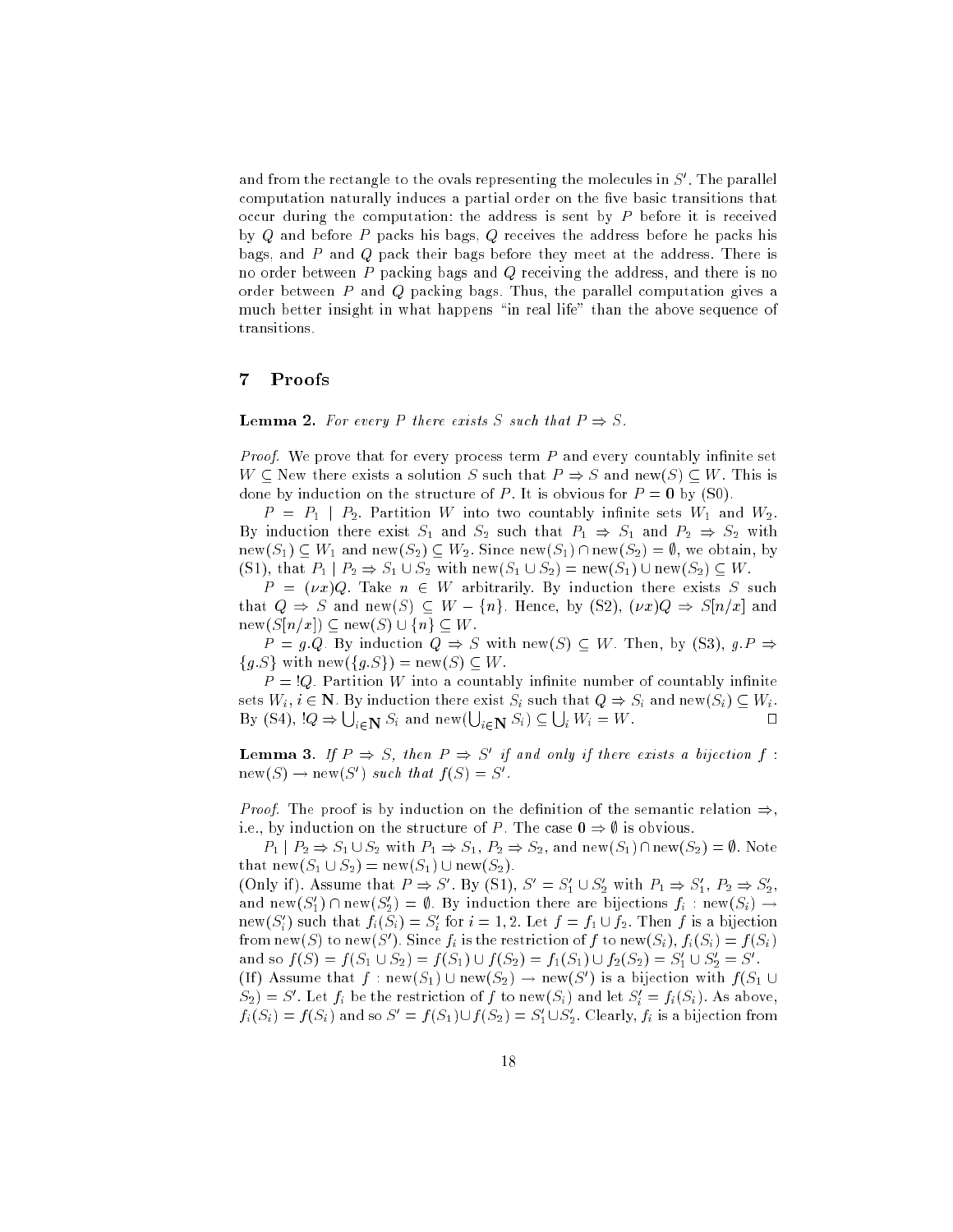$\text{new}(S_i)$  to  $f_i(\text{new}(S_i)) = \text{new}(f_i(S_i)) = \text{new}(S_i)$ . Hence, by induction,  $P_i \Rightarrow S_i$ . Since  $f_1(\text{new}(S_1)) \sqcup f_2(\text{new}(S_2)) = \emptyset$ , this implies by (S1) that  $P \Rightarrow S_1 \cup S_2 = S$ .

 $(\nu x)P_1 \Rightarrow S_1[n/x]$  with  $P_1 \Rightarrow S_1$  and  $n \in \text{New-new}(S_1)$ . This case is in fact quite similar to the previous one.

(Only 11). Assume that  $P \Rightarrow S$ . By (S2),  $S = S_1[m/x]$  with  $P_1 \Rightarrow S_1$  and  $m \in {\rm New-new}(\mathcal{S}_1)$ . By induction there is a bijection  $f_1: {\rm new}(\mathcal{S}_1) \to {\rm new}(\mathcal{S}_1)$ such that  $f_1(S_1) = S_1$ . We first consider the case that  $x \notin \text{In}(P_1)$ . Then also  $x \notin \text{fn}(S_1)$ , because  $P_1 \Rightarrow S_1$  implies that  $\text{fn}(P_1) = \text{fn}(S_1) \cap N$ . Similarly  $x \notin \text{Im}(S_1)$ . Hence, in this case,  $S = S_1$  and  $S = S_1$  which imishes the proof. Assume now that  $x \in \text{fn}(P_1)$ . Then  $\text{new}(S) = \text{new}(S_1[n/x]) = \text{new}(S_1) \cup \{n\}$  and  $\text{new}(S) = \text{new}(S_1[m/x]) = \text{new}(S_1) \cup \{m\}$ . Let  $f = f_1 \cup \{(n,m)\}$ . Then f is a bijection from new(S) to new(S). Moreover  $f(S) = f(S_1 | n/x) = f(S_1) | m/x =$  $f_1(\partial_1)[m/x] = \partial_1[m/x] = \partial_2$ .

(II) Assume that f : new( $S_1[n/x]) \to$  new(S) is a bijection with  $f(S_1[n/x]) =$ S . If  $x \notin \text{In}(P_1)$ , then  $S_1[n/x] = S_1$ . Hence, by induction,  $P_1 \Rightarrow S$  and so, by  $(52)$ ,  $P \Rightarrow S$  [m/x] for any  $m \in \text{New}-\text{new}(S)$  ) (note that new(S) is a proper subset of New). Since  $x \notin \text{In}(\mathcal{S}_0)$ ,  $P \Rightarrow \mathcal{S}_0$  . Assume now that  $x \in \text{In}(P_1)$ . Then  $f: \text{new}(\mathcal{S}_1)\cup \{n\} \to \text{new}(\mathcal{S}_2)$ . Let  $f_1$  be the restriction of  $f$  to new( $\mathcal{S}_1$ ), let  $m=1$  $f(n)$ , and let  $S_1 = f_1(S_1)$ . Then  $S_1 = f(S_1[n/x]) = f_1(S_1)[m/x] = S_1[m/x]$ . Clearly,  $f_1$  is a bijection from new(51) to  $f_1(\text{new}(S_1)) = \text{new}(f_1(S_1)) = \text{new}(S_1)$ . Hence, by induction,  $P_1 \Rightarrow S_1$ . Since  $m \notin f_1(\text{new}(S_1))$ , we obtain from (S2) that  $(\nu x)_{1} \Rightarrow S_{1}[m/x]$  and so  $\Gamma \Rightarrow S$ .

The case that  $P = g.P_1$  is straightforward (because the guard g does not contain new names), and the case that  $P = \mathcal{P}_1$  is very similar to the case that  $P = P_1 | P_2$ . They are left to the reader.

**Lemma 4.** Let  $y, z \in N$ . (1) If  $P \Rightarrow S$ , then  $P[z/y] \Rightarrow S[z/y]$ . (2) If P [z=y] ) S<sup>0</sup> , then there exists S such that P ) S and S<sup>0</sup> = S[z=y].

Proof. After proving (1), it is easy to show (2) with the previous lemma's, as follows. Assume that  $P \, |z/y| \Rightarrow S$  . By Lemma 2 there exists  $S_1$  such that  $P \Rightarrow$  $S_1$ . Then, by (1),  $P[z/y] \Rightarrow S_1[z/y]$ . Lemma 3 then implies that  $f(S_1[z/y]) =$ S for some bijection f : new(S<sub>1</sub>[z/y])  $\rightarrow$  new(S). Note that new(S<sub>1</sub>[z/y])  $\equiv$ new(S<sub>1</sub>) because  $z, y \in N$ . Let  $S = f(S_1)$ . Then new(S) = f(new(S<sub>1</sub>)). Hence  $f: \text{new}(S_1) \to \text{new}(S)$ . By Lemma 3 (in the other direction)  $P \Rightarrow S$ . Moreover  $|Z(y)| = |f(S_1)|Z(y)| = |f(S_1)Z(y)| = |S_1|$ 

It remains to show (1). The proof is based on the fact that the substitution operation of  $\mathbf{M}\pi$  satisfies all the usual laws of substitution, as shown in Section 4.

The proof is by induction on the length (i.e., the number of symbols) of  $P$ . We consider the usual cases of the syntactical form of P. Let  $P \Rightarrow S$ . For  $P = 0$ we obtain from (S0) that  $S = \emptyset$  and so  $P[z/y] = 0 \Rightarrow \emptyset = S[z/y]$ .

 $P = P_1 \mid P_2$ . From (S1) follows that  $S = S_1 \cup S_2$  with  $P_1 \Rightarrow S_1, P_2 \Rightarrow S_2$ , and new(S<sub>1</sub>)  $\cap$  new(S<sub>2</sub>) =  $\emptyset$ . By induction (because  $P_1$  and  $P_2$  are shorter than P),  $P_1[z/y] \Rightarrow S_1[z/y]$  and  $P_2[z/y] \Rightarrow S_2[z/y]$ . Since new $(S_i[z/y]) = \text{new}(S_i)$ , we obtain from (S1) that  $P[z/y] = P_1[z/y] | P_2[z/y] \Rightarrow S_1[z/y] \cup S_2[z/y] =$  $(S_1 \cup S_2)[z/y] = S[z/y].$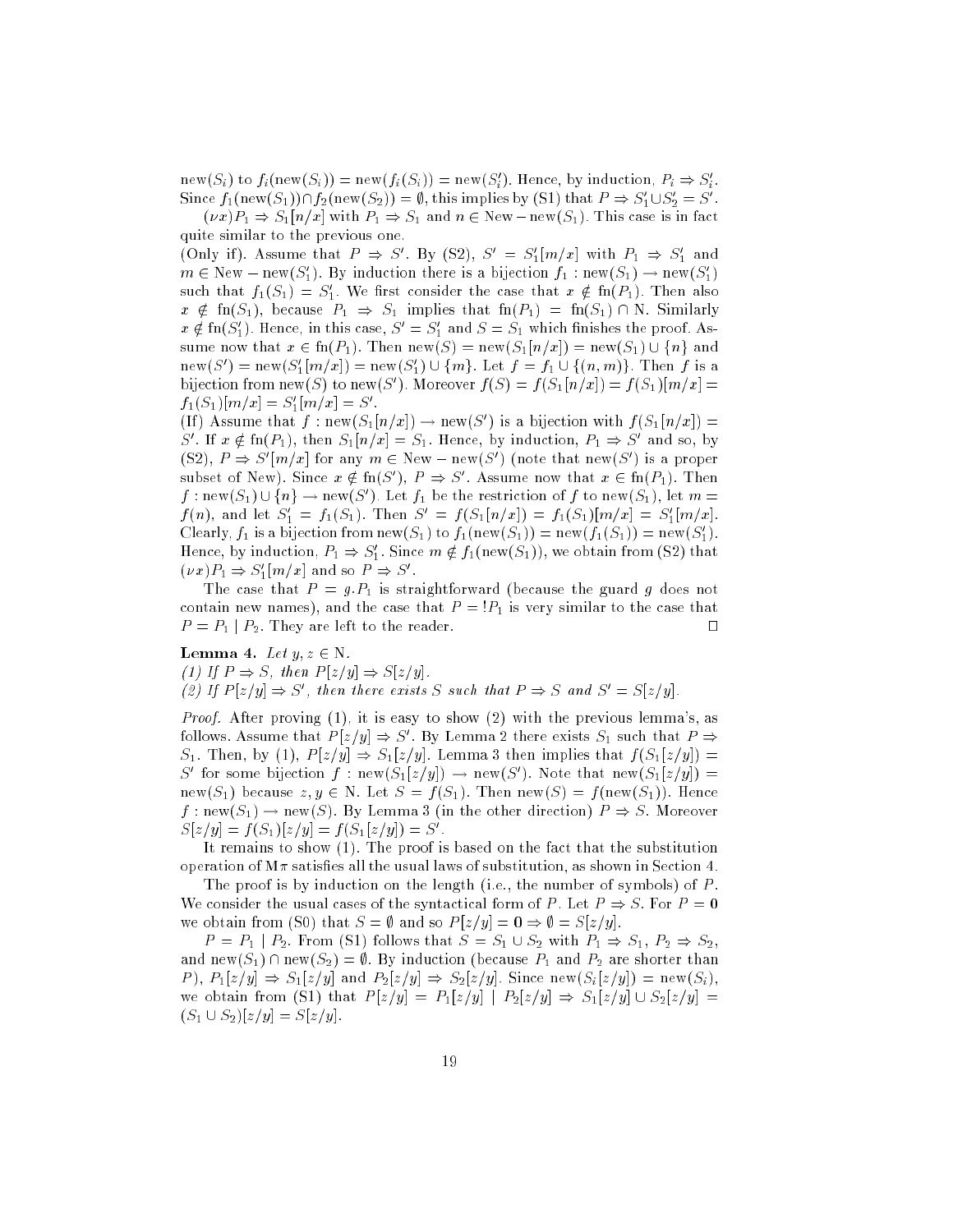$P = (vx)P$ . By (S2),  $S = S[n/x]$  with  $P \Rightarrow S$  and  $n \in \text{New} - \text{new}(S)$ . We consider three cases.

 $(1)$   $y \notin \text{In}(P) = \text{In}((\nu x)P)$ . Since  $P \Rightarrow S$ , also  $y \notin \text{In}(S)$ . Then  $P(z/y) = P \Rightarrow$  $S = S[z/y].$ 

 $(2)$   $y \in$  m $((\nu x)P)$  and  $z \neq x$ . Note that  $y \neq x$ . By induction P  $|z/y| \Rightarrow S$   $|z/y|$ . Then, by (52),  $((\nu x)P)(z/y) = (\nu x)P(z/y) \Rightarrow S(z/y||n/x) = S(n/x||z/y) =$  $S[z/y]$ .

(5)  $y \in \text{Im}(\nu x)F$  ) and  $z = x$ . Then  $(\nu x)F$   $(|z/y| = (\nu w)F$   $|w/x||z/y|$  for some  $w \in N$  with  $w \notin \text{inf}$   $F$  and  $w \neq x$ . Note that  $w \neq y$  and  $w \notin \text{inf}$   $S$  is pyrinduction  $P_1(w/x) \Rightarrow S_1(w/x)$ . Again by induction (because  $P_1(w/x)$  has the same length as P 1, P  $|w/x||z/y| \Rightarrow S|w/x||z/y|$ . Then, by (S2),  $P|z/y| = (vw)P |w/x||z/y| \Rightarrow$  $S([w/x][z/y][n/w] = S([w/x][n/w][z/y] = S([n/x][z/y] = S[z/y].$ 

 $P = ux.P$  . By (S9),  $S = \{ux.S.\}$  with  $P \Rightarrow S$ . Then, by induction and (S9),  $(ux.r)|z/y| = u|z/y|x|z/y|$ .  $F|z/y| \Rightarrow \{u|z/y|x|z/y|$ .  $S|z/y|$   $\xi = \{ux. S|z/y|$  $S[z/y].$ 

 $P = u(x)P$ . By (S3),  $S = \{u(x) \in S\}$  with  $P \Rightarrow S$ . We consider three cases. We will use the substitution laws for guarded molecules that are listed at the end of Section 4.

(1)  $y \notin \text{In}((\nu x) \nu)$ , i.e.,  $y \notin \text{In}(\nu) = \{x\}$ . Hence also  $y \notin \text{In}(\mathcal{S}) = \{x\}$ . Then  $P[z/y] = (u(x).P||z/y| = u|z/y|(x).P \Rightarrow \{u|z/y|(x).S\} = \{u(x).S\} |z/y| =$  $S[z/y]$ .

 $(2)$   $y \in$  In $( \nu x ) P$  ) and  $z \neq x$ . Note that  $y \neq x$ . By induction and (S3),  $(u(x), F |z/y| = u|z/y| (x), F |z/y| \Rightarrow \{u|z/y| (x), S |z/y| \} = \{u(x), S |z/y| \} =$  $S[z/y]$ .

(5)  $y \in \text{Im}((\nu x)F)$  and  $z = x$ . Then  $(u(x), F)|z/y| = u|z/y| (w) F |w/x| |z/y|$  for some  $w \in N$  with  $w \notin \Pi(P)$  and  $w \neq x$ . Note that  $w \neq y$  and  $w \notin \Pi(S)$ . By induction (twice)  $P(|w/x||z/y| \Rightarrow S(|w/x||z/y|)$ . Then, by (S3),  $P(z/y) =$  $u(z|y)(w)$ . P  $|w/x||z/y| \Rightarrow \{u|z/y| (w)$ . S  $|w/x||z/y| \} = \{u(w)$ . S  $|w/x| \} |z/y| =$  $\{u(x), S_1\} \mid z/y \mid \equiv |z/y|$ .

 $P = 'P'$ . By (S4),  $S = \bigcup_{i \in \mathbb{N}} S_i$  with  $P' \Rightarrow S_i$  and new(S<sub>i</sub>)  $\cap$  new(S<sub>j</sub>) = 0. Then, by induction and (S4),  $($ ! $P$ ' $)[z/y] =$ ! $($  $P'[{z/y}]$   $\Rightarrow$   $\bigcup_{i \in \mathbf{N}} S_i[{z/y}]$  =  $(\bigcup_{i \in \mathbf{N}} S_i)[z/y] = S[z/y].$ 

The proof of (A) is split into two parts: the left and the right part of the bisimulation.

(AL) If  $P \Rightarrow S$  and  $P \rightarrow P$  , then there exists  $S$  such that  $S \rightarrow S$  and  $P' \Rightarrow S'$ .

(AR) If  $P \Rightarrow S$  and  $S \rightarrow S$ , then there exists P such that  $P \rightarrow P$  and  $r \Rightarrow$   $\circ$  .

In the proof of (AL) we need Lemma's 1 and 4, and we need (B) to handle the STRUCT rule. For this reason we start with the proof of (B).

**Theorem B.** If  $P \equiv Q$ , then  $P \equiv_m Q$ .

*Proof.* Since  $\equiv_m$  is a congruence, to prove that  $\equiv \subseteq \equiv_m$  it suffices to show that  $\equiv_m$  satisfies the laws (1)-(8) of structural congruence.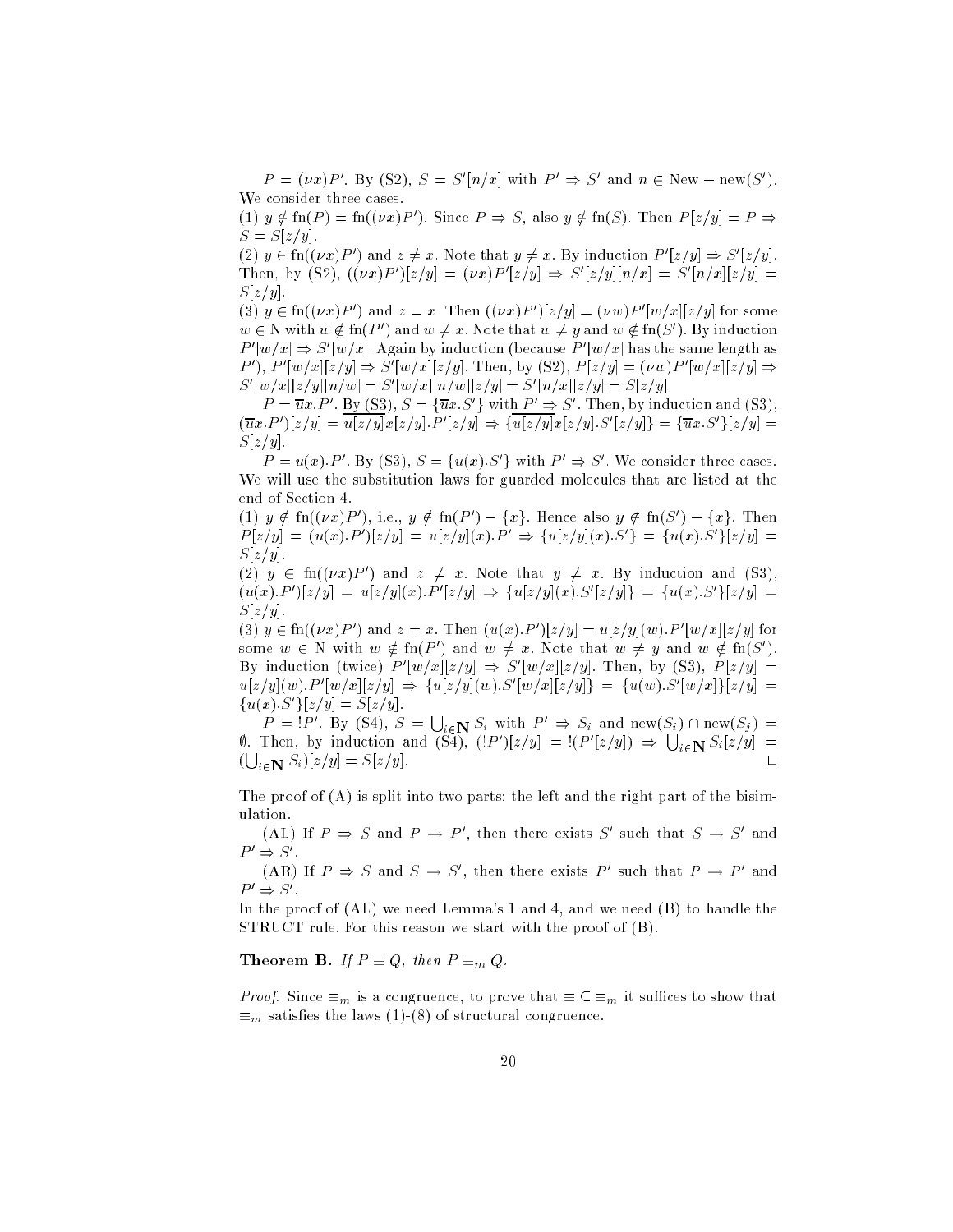(1) We have to show that  $P \equiv_{\alpha} Q$  implies  $P \equiv_{m} Q$ , where  $\equiv_{\alpha}$  denotes  $\alpha$ -conversion of process terms. Since  $\equiv_m$  is a congruence, it follows from the properties of  $\equiv_{\alpha}$  that it suffices to prove the following two special cases (a) and (b).

(a)  $x(y).P \equiv_m x(z).P[z/y]$  with  $z \notin fin(P)$  and  $z \neq y$ . Assume first that  $x(y).P \Rightarrow S.$  By (S3),  $S = \{x(y).T\}$  with  $P \Rightarrow T.$  By Lemma 4(1),  $P[z/y] \Rightarrow$  $T[z/y]$ . Hence, by (S3),  $x(z).P[z/y] \Rightarrow \{x(z).T[z/y]\}$ . Since  $z \notin \text{fn}(T)$ , we have  ${x(z).T [z/y]} = {x(y).T} = S$ . Hence  $x(z).P [z/y] \Rightarrow S$ . Assume now that  $x(z)$ ,  $P \mid z/y \mid \Rightarrow S$ . By (S3),  $S = \{x(z) | I \}$  with  $P \mid z/y \mid \Rightarrow I$ . By Lemma  $4(2)$ , there exists a solution T such that  $P \Rightarrow T$  and  $T[\bar{z}/y] = T$  . By (S3),  $x(y) \cdot P \Rightarrow T$  $\{x(y):T\}$  and, since  $z \notin \Pi(T)$ ,  $\{x(y):T\} = \{x(z):T|z/y|\} = \{x(z):T\} = S$ .

(b)  $(\nu y)P \equiv_m (\nu z)P[z/y]$  with  $z \notin fn(P)$  and  $z \neq y$ . The proof is similar to the one of (a). Assume first that  $(\nu y)P \Rightarrow S$ . By (S2),  $S = T[n/y]$  with  $P \Rightarrow T$ and  $n \in \text{New} - \text{new}(T)$ . By Lemma 4(1),  $P [z/y] \Rightarrow T [z/y]$ . Hence, by (S2),  $(\nu z)P[z/y] \Rightarrow T[z/y][n/z] = T[n/y] = S$ . Assume now that  $(\nu z)P[z/y] \Rightarrow S$ . By  $(32)$ ,  $S \equiv T \mid n/2 \mid \text{ with } T \mid Z/y \mid \Rightarrow T$  and  $n \in \text{New} = \text{new}(T)$ . By Lemma 4(2), there exists T such that  $P \Rightarrow T$  and  $T[\bar{z}/y] = T$  . Note that  $\text{new}(T) = \text{new}(T)$ .  $\text{Hence, by (S2), } (Vy)f \Rightarrow T[u/y], \text{ Also } T[u/y] = T[z/y][u/z] = T[u/z] = S.$ 

(2) We show that  $P | 0 \equiv_m P$ . If  $P \Rightarrow S$  then, by (S0) and (S1),  $P | 0 \Rightarrow$  $S \cup \emptyset = S$ . If  $P | 0 \Rightarrow S$  then  $S = S_1 \cup S_2$  with  $P \Rightarrow S_1$  and  $0 \Rightarrow S_2$ . Hence  $S_2 = \emptyset$  and so  $S = S_1$  and  $P \Rightarrow S$ .

(3) Next we show that  $P | Q \equiv_m Q | P$ . Let  $P | Q \Rightarrow S$ . By (S1),  $S =$  $S_1 \cup S_2$  with  $P \Rightarrow S_1, Q \Rightarrow S_2$ , and new $(S_1) \cap \text{new}(S_2) = \emptyset$ . Then, by  $(S1)$ ,  $Q \mid P \Rightarrow S_2 \cup S_1 = S_1 \cup S_2 = S$  by the commutativity of multiset union. The other direction is symmetric.

(4) The proof of  $P | (Q | R) \equiv_m (P | Q) | R$  is similarly based on the associativity of multiset union.

(5) To show that  $P \equiv_m P | P$ , consider first  $P \Rightarrow S$ . By (S4),  $S = \Box$ with  $P \Rightarrow S_i$  and all new  $(S_i)$  are disjoint. Then  $IP \Rightarrow \bigcup_{i \in \mathbf{N}} S_{i+1}$  by (S4). Hence  $P$  is  $P$  since  $Q$  if  $N$  sites  $Q$  if  $N$  sites  $Q$  is a set of  $Q$  in  $Q$  if  $Q$  is a set of  $Q$  if  $Q$  is a set of  $Q$  if  $Q$  is a set of  $Q$  if  $Q$  is a set of  $Q$  if  $Q$  is a set of  $Q$  if  $Q$  is a set of  $Q$  if  $Q$ Then <sup>S</sup> <sup>=</sup> S1 [ <sup>T</sup> with <sup>P</sup> ) S1, !P ) <sup>T</sup> , and new(S1) \ new(T ) <sup>=</sup> ;. Hence  $T = \bigcup_{i \in \mathbb{N}} S_{i+1}$  with  $P \Rightarrow S_{i+1}$  and the new $(S_{i+1})$  are mutually disjoint. This implies that the new(S<sub>i</sub>),  $i \in \mathbf{N}$ , are mutually disjoint, and so  $!P \Rightarrow \bigcup_{i \in \mathbf{N}} S_i =$  $S_1 \cup \bigcup_{i \in \mathbf{N}} S_{i+1} = S_1 \cup T = S.$ 

(7) We first show that  $(\nu x)P \equiv_m P$  if  $x \notin \text{fn}(P)$ . If  $P \Rightarrow S$ , then take any  $n \in \text{New}-\text{new}(S)$  (note that new(S) is a proper subset of New). Then  $(\nu x)P \Rightarrow S[n/x]$ , but since  $x \notin \text{fn}(S)$ ,  $S[n/x] = S$ . On the other hand, if  $(\nu x)P \Rightarrow S$ , then  $S = T[n/x]$  with  $P \Rightarrow T$  and  $n \in \text{New}-\text{new}(T)$ . Since  $x \notin \text{fn}(T)$ ,  $T[n/x] = T$  and so  $S = T$  and  $P \Rightarrow S$ .

(6) To show that  $(\nu x)(\nu y)P \equiv_m (\nu y)(\nu x)P$ , with  $x \neq y$ , we may now assume, by the proof of case (7), that  $x, y \in \text{fn}(P)$ . Consider  $(\nu x)(\nu y)P \Rightarrow S$ . Then  $S = T[n/x]$  with  $(vy)P \Rightarrow T$  and  $n \in New-new(T)$ . Hence  $T = U[m/y]$  with  $P \Rightarrow U$  and  $m \in \text{New}-\text{new}(U)$ . Since  $y \in \text{fn}(P)$ , also  $y \in \text{fn}(U)$  and hence  $m \in new(T)$ . Thus,  $m \neq n$ . Now  $(\nu x)P \Rightarrow U[n/x]$  because new $(U) \subseteq new(T)$ . And  $(\nu y)(\nu x)P \Rightarrow U[n/x][m/y]$  because new $(U[n/x]) \subseteq \text{new}(U) \cup \{n\}$ . Since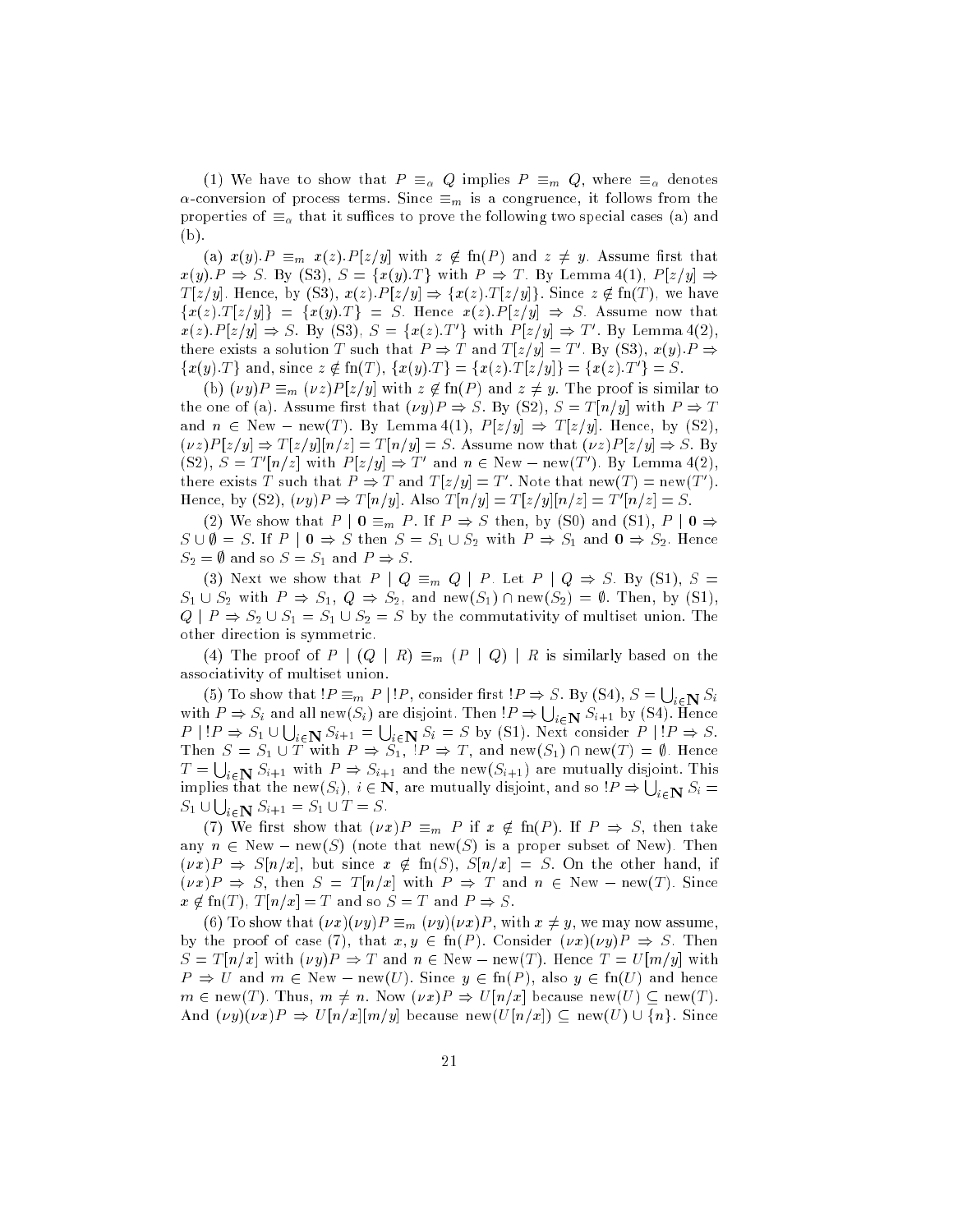$U[n/x][m/y] = U[m/y][n/x] = T[n/x] = S$ , we have  $(\nu y)(\nu x)P \Rightarrow S$ . The other part follows by symmetry.

(8) We have to show that  $(\nu x)(P \mid Q) \equiv_m P \mid (\nu x)Q$  if  $x \notin \text{fn}(P)$ . Again, by the proof of case (7), we may assume that  $x \in \text{fn}(Q)$ . Consider  $(\nu x)(P \mid Q) \Rightarrow S$ . Then  $S = T[n/x]$  with  $P \mid Q \Rightarrow T$  and  $n \in \text{New}-\text{new}(T)$ . Then  $T = S_1 \cup S_2$ with  $P \Rightarrow S_1, Q \Rightarrow S_2$ , and new $(S_1) \cap \text{new}(S_2) = \emptyset$ . Now  $(\nu x)Q \Rightarrow S_2[n/x]$  and  $P | (\nu x)Q \Rightarrow S_1 \cup S_2[n/x]$ . Since  $x \notin \text{fn}(S_1), S_1[n/x] = S_1$  and so  $S_1 \cup S_2[n/x] =$  $(S_1 \cup S_2)[n/x] = T[n/x] = S$ . Hence  $P \mid (vx)Q \Rightarrow S$ . The other part is similar, using the fact that  $x \in \text{fn}(Q)$ . Let  $P \mid (\nu x)Q \Rightarrow S$ . Then  $S = S_1 \cup T$  with  $P \Rightarrow S_1$ ,  $(\nu x)Q \Rightarrow T$ , and new(S<sub>1</sub>)  $\cap$  new(T) =  $\emptyset$ . Then  $T = S_2[n/x]$  with  $Q \Rightarrow S_2$  and  $n \in \text{New}-\text{new}(S_2)$ . Now  $P \mid Q \Rightarrow S_1 \cup S_2$  and  $(\nu x)(P \mid Q) \Rightarrow$  $(S_1 \cup S_2)[n/x]$ ; note that since  $x \in \text{fn}(S_2)$ ,  $n \in \text{new}(T)$  and so  $n \notin \text{new}(S_1)$ . As above,  $(S_1 \cup S_2)[n/x] = S_1 \cup S_2[n/x] = S_1 \cup T = S$ , and so  $(\nu x)(P \mid Q) \Rightarrow S$ .  $\Box$ 

**Theorem AL.** If  $P \Rightarrow S$  and  $P \rightarrow P$ , then there exists  $S$  such that  $S \rightarrow S$ . and  $P \Rightarrow S$ .

*Proof.* Induction on the definition of  $P \to P$ .

(COM)  $P \rightarrow P$  is  $x(y)$ ,  $P_1 \mid xz$ ,  $P_2 \rightarrow P_1|z/y|$  |  $P_2$ , by (S1),  $S = S_1 \cup S_2$  with  $x(y).P_1 \Rightarrow S_1, \overline{x}z.P_2 \Rightarrow S_2$  and new(S<sub>1</sub>)  $\cap$  new(S<sub>2</sub>) =  $\emptyset$ . Then, by (S3), S<sub>1</sub> =  $\{x(y), S_1\}$  and  $S_2 = \{xz, S_2\}$  with  $P_1 \Rightarrow S_1$  and  $P_2 \Rightarrow S_2$ . Clearly new( $S_i$ )  $\text{new}(\mathcal{S}_i)$ , and nence  $\text{new}(\mathcal{S}_1) \sqcup \text{new}(\mathcal{S}_2) = \text{\textit{v}}$ . Thus, we have that

 $x(y)$ ,  $P_1 \mid xz \mid P_2 \Rightarrow \beta = \{x(y) \mid S_1, xz \mid S_2\}$ 

with  $P_1 \Rightarrow S_1, P_2 \Rightarrow S_2$ , and new(S<sub>1</sub>) + new(S<sub>2</sub>) = y.

Now  $\{x(y), S_1, xz, S_2\} \rightarrow S_1[z/y] \cup S_2 = S$ . It remains to show that  $P \Rightarrow S$ . Since  $P_1 \Rightarrow S_1$ , Lemma 4(1) implies that  $P_1[z/y] \Rightarrow S_1[z/y]$ . Together with  $P_2 \Rightarrow S_2$ , we obtain from (S1) that  $P_1 = P_1[z/y] + P_2 \Rightarrow S_1[z/y] \cup S_2 = S$ .

(PAR)  $P \to P$  is  $P_1 \mid P_2 \to P_1 \mid P_2$  with  $P_1 \to P_1$ , and the result holds for  $P_1 \to$  $P_1$ . Then  $S = S_1 \cup S_2$  with  $P_1 \Rightarrow S_1$  and  $P_2 \Rightarrow S_2$  and new(S<sub>1</sub>)  $\cap$  new(S<sub>2</sub>) =  $\emptyset$ . By induction there exists  $S_1$  such that  $S_1 \to S_1$  and  $P_1 \Rightarrow S_1$ . By the chemical  $\lim_{\Omega} S_1 \cup S_2 \to S_1 \cup S_2 = S$ . Since  $\lim_{\Omega} (S_1) \subseteq \lim_{\Omega} (S_1)$ ,  $\lim_{\Omega} (S_1) \cap \lim_{\Omega} (S_2) = \emptyset$ .  $n = r_1 | r_2 \Rightarrow s_1 \cup s_2 = s$ .

(RES)  $P \rightarrow P$  is  $(\nu x)Q \rightarrow (\nu x)Q$  with  $Q \rightarrow Q$  and the result holds for  $Q \rightarrow Q$ . By (32),  $S = T[n/x]$  with  $Q \Rightarrow T$  and  $n \in \mathbb{N}$ ew  $T$  new(T). By induction there exists T such that  $I \rightarrow I$  and  $Q \Rightarrow I$ . By Lemma I it follows from  $T \to T$  that  $T[n/x] \to T[n/x] \equiv S$  . From  $Q \Rightarrow T$  (and the ract that new(1 )  $\subseteq$  new(1 ) and nence  $n\notin$  new(1 )), it follows with (S2) that  $P = (Vx)Q \Rightarrow I |n/x| = S$ .

 $(SIMUCL) P \rightarrow P$  with  $Q \rightarrow Q$  ,  $P \equiv Q$ , and  $P \equiv Q$  , and the result holds for  $Q \rightarrow Q$  . By Theorem B,  $P \Rightarrow S$  and  $P = Q$  imply that  $Q \Rightarrow S$ . By induction there exists  $S$  such that  $S \to S$  and  $Q \Rightarrow S$ . Again by Theorem B, it follows  $trom \omega \Rightarrow S$  and  $P = \omega$  that  $P \Rightarrow S$ 

To prove (AR) we need two key lemma's. In their proofs we use all the laws of structural congruence. We abbreviate  $[n_1/x_1] \cdots [n_m/x_m]$  by  $[n_i/x_i]$ . For a guard g we denote by  $g[n/x]$  the guard obtained by replacing the free ocurrences of x by n, i.e.,  $(u(v))[n/x] = u[n/x](v)$  and  $(\overline{u}v)[n/x] = u[n/x]v[n/x]$ .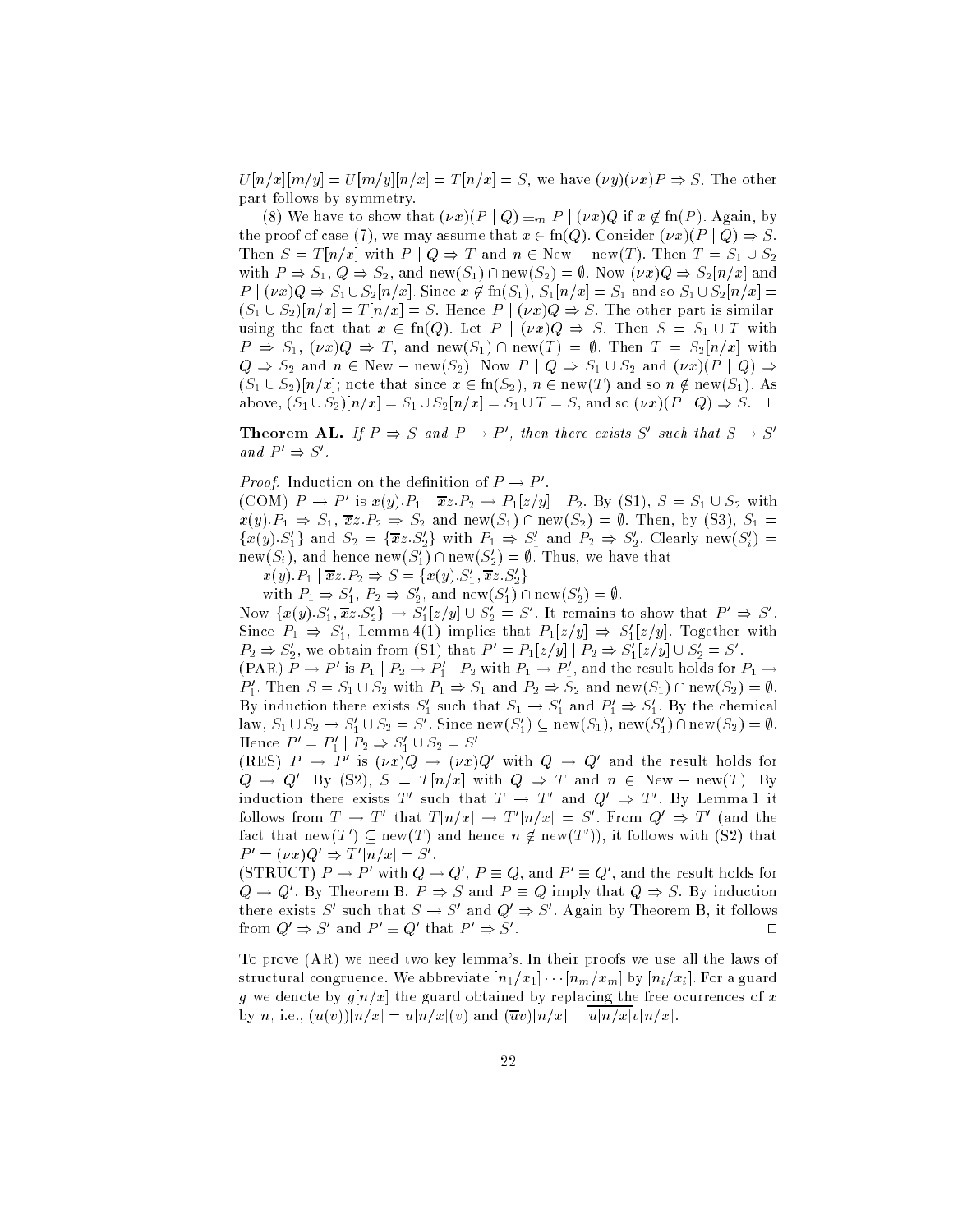**Lemma 5.** Let  $F \subset N$  be finite. If  $P \Rightarrow S$  and  $S = \{g.S_1\} \cup S_2$ , where g is a guard, then there exist  $x_1, \ldots, x_m \in N - F$   $(m \ge 0), n_1, \ldots, n_m \in new(S), a$ guara g over  $N$ , process terms  $P_1, P_2$ , and solutions  $S_1, S_2$  such that

$$
P \equiv (\nu x_1) \cdots (\nu x_m) (g'.P_1 \mid P_2),
$$

 $g[n_i/x_i] = g, r_1 \Rightarrow S_1, S_1[n_i/x_i] = S_1, r_2 \Rightarrow S_2, S_2[n_i/x_i] = S_2, \text{new}(S_1) \cup S_2$  $\text{new}(S_2) = \emptyset, \text{ and } n_1, \ldots, n_m \notin \text{new}(S_1) \cup \text{new}(S_2).$ 

*Proof.* The proof is by induction on the length of  $P$ . We consider the usual cases of  $P \Rightarrow S$ . It is trivial for  $0 \Rightarrow \emptyset$ .

(S1)  $P \Rightarrow S$  is  $Q_1 | Q_2 \Rightarrow T_1 \cup T_2$  with  $Q_1 \Rightarrow T_1, Q_2 \Rightarrow T_2$ , and new(T<sub>1</sub>)  $\cap$ new(T<sub>2</sub>) =  $\emptyset$ . Assume  $T_1 = \{g.S_1\} \cup U$  and  $S_2 = U \cup T_2$  (the case that g. S<sub>1</sub> is in  $T_2$  is symmetric). By induction, for  $Q_1 \Rightarrow T_1$  with the finite set  $F_1 = F \cup \text{fn}(Q_2)$ , we obtain that  $Q_1 = (\nu x_1) \cdots (\nu x_m) (y \; r_1 + n), \; n_i \in {\rm new}(T_1), \; y \; |n_i/x_i| = y,$  $P_1 \Rightarrow S_1, S_1[n_i/x_i] = S_1, K \Rightarrow U, U [n_i/x_i] = U, new(S_1) \cup new(U) = \emptyset$ , and  $n_i \notin \text{new}(\mathcal{S}_1) \cup \text{new}(U)$ . Since  $x_i \notin \mathit{F}_1$  and hence  $x_i \notin \text{in}(\mathcal{Q}_2)$ , it follows that  $P = Q_1 | Q_2 = (Vx_1) \cdots (Vx_m)(q \cdot P_1 | R) | Q_2 = (Vx_1) \cdots (Vx_m)(q \cdot P_1 | R | Q_2)$ by structural laws  $(1.2)$ ,  $(1.5)$ , and  $(2.3)$ . Let  $P_2 = R \mid Q_2$  and  $S_2 = U \cup I_2$ . Then  $P_2 \Rightarrow S_2$  because new(U)  $\subseteq$  new(U)  $\subseteq$  new(11), and  $S_2[n_i/x_i] = U[n_i/x_i] \cup$  $T_2[n_i/x_i] = U \cup T_2 = S_2$  because  $x_i \notin \text{In}(T_2)$ . Furthermore  $\text{new}(S_1)$ l Inew $(S_2) = \emptyset$ because new( $S_1$ )  $\cap$  new(U  $\rangle$  =  $\psi$  and new( $S_1$ )  $\cap$  new( $T_2$ ) =  $\psi$ , where the latter noids because new( $S_1$ )  $\subseteq$  new( $S_1$ )  $\subseteq$  new( $T_1$ ) and new( $T_1$ )  $\cap$  new( $T_2$ )  $\equiv$   $\nu$ . rinally,  $n_i \notin \text{new}(\mathcal{S}_2)$  because  $n_i \notin \text{new}(\mathit{U}_i)$  and  $n_i \notin \text{new}(T_2)$ , where the latter holds because  $n_i \in new(T_1)$ .

(S2)  $P \Rightarrow S$  is  $(\nu x)Q \Rightarrow T[n/x]$  with  $Q \Rightarrow T$  and  $n \notin new(T)$ . We first observe that we may assume that x is not bound in g and that  $x \notin F$ . Otherwise we could consider a suitable  $\alpha$ -equivalent  $P' = (\nu w)Q[w/x]$  instead of P. Then  $P' \equiv P$  by structural law  $(\alpha)$ , and hence  $P' \Rightarrow S$  by Theorem B. Also, the induction hypothesis holds for  $Q[w/x]$  because it is shorter than P.

In the case that  $x \notin \text{fn}(Q)$  we are ready by induction, because then  $P =$  $(\nu x)Q \equiv Q$  by structural law (2.2), and  $S = T[n/x] = T$ .

Now assume that  $x \in \text{fn}(Q)$ . Consider  $T[n/x] = \{g.S_1\} \cup S_2$ . Since, as discussed above, x is not bound in g,  $T = T[n/x][x/n] = \{g[x/n].S_1[x/n]\} \cup S_2[x/n]$ . Hence  $T = \{h.T_1\} \cup T_2$ , with  $h[n/x] = g$ ,  $T_1[n/x] = S_1$ , and  $T_2[n/x] = S_2$ . By induction, for  $Q \Rightarrow I$  with the same F , it follows that  $Q = (\nu x_1) \cdots (\nu x_m)(h/P_1)$  $P_2$ ) with  $n_i \in \text{new}(T)$ ,  $n | n_i / x_i | = n, P_1 \Rightarrow S_1, S_1 | n_i / x_i | = T_1, P_2 \Rightarrow S_2$ , and  $S_2[n_i/x_i]=I_2.$  Then  $P=(\nu x)Q=(\nu x_1)\cdots(\nu x_m)(\nu x)$  (h  $\lceil P_1\rceil\lceil P_2\rceil$  by structural law (2.1), with  $h^*[n_i/x_i][n/x] = n[n/x] = g$  and  $S_i[n_i/x_i][n/x] = I_j[n/x] = S_j$ . **Furthermore**  $n \notin \text{new}(S_i)$  because  $\text{new}(S_i) \subseteq \text{new}(T_i) \subseteq \text{new}(T)$ . Finally,  $n \in \text{new}(T [n/x])$  because  $x \in \text{fn}(Q) = \text{fn}(T) \cap \text{N}$ .

(S3)  $P \Rightarrow S$  is  $g.P_1 \Rightarrow \{g.S_1\}$  with  $P_1 \Rightarrow S_1$ . Let  $S_2 = \emptyset$  and  $P_2 = 0$ . Then  $P = y.P_1$  | 0 by structural law (1.1), with  $m = 0, y = y, S_1 = S_1$ , and  $S_2 = S_2$ .

(S4)  $P \Rightarrow S$  is  $Q \Rightarrow \bigcup_{i \in \mathbb{N}} T_i$  with  $Q \Rightarrow T_i$ . Since this case is very similar to case (S1), we do not consider all details. Assume that  $T_1 = \{g.S_1\} \cup U$ and  $S_2$  =  $U \cup \bigcup_{i \in \mathbf{N}} T_{i+1}$ . By induction, for  $Q \Rightarrow T_1$ , we obtain that  $Q \equiv$  $(\nu x_1)$   $(\nu x_m)(y \vert T_1 \vert R)$ . It follows that  $P = Q \vert Q = Q \vert Q = (\nu x_1)$   $(\nu x_m)(y \vert T_1 \vert R)$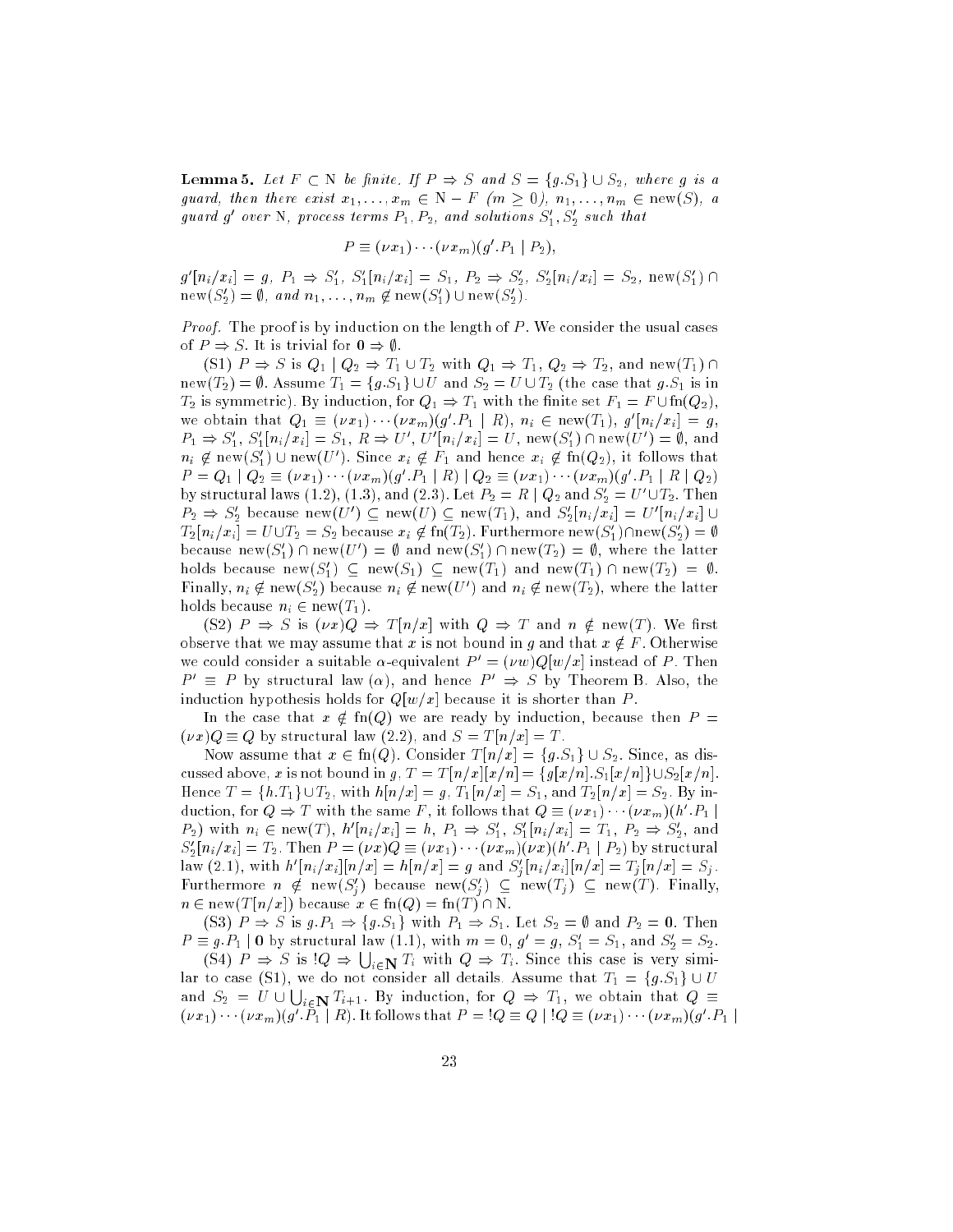$R \mid Q$ ) by structural law (3.1). Now let  $P_2 = R \mid Q$  and  $S'_2 = U' \cup \bigcup_{i \in \mathbf{N}} T_{i+1}$ .

By applying Lemma 5 twice, in a rather straightforward way, we obtain the following lemma, to be used in the proof of (AR).

**Lemma 6.** If  $P \Rightarrow \{g_1.S_1,g_2.S_2\} \cup S_3$ , where  $g_1$  and  $g_2$  are guards, then there exist  $x_1, \ldots, x_m \in N$  ( $m \geq 0$ ),  $n_1, \ldots, n_m \in \text{New}$ , guards  $g_1, g_2$  over  $N$ , terms  $P_1, P_2, P_3,$  and solutions  $\mathcal{D}_1, \mathcal{D}_2, \mathcal{D}_3$  such that

$$
P \equiv (\nu x_1) \cdots (\nu x_m) (g'_1.P_1 \mid g'_2.P_2 \mid P_3),
$$

 $g_1[n_i/x_i] = g_1, g_2[n_i/x_i] = g_2, r_j \Rightarrow S_j$  and  $S_j[n_i/x_i] = S_j$  for  $j = 1, 2, 3, j$ the sets hew( $S_i$ ) are mutually atsjoint, and  $n_1, \ldots, n_m \notin \text{new}(S_1) \cup \text{new}(S_2) \cup$  $new(3)$ .

*Proof.* Let  $T = \{g_2.S_2\} \cup S_3$ . Since  $P \Rightarrow \{g_1.S_1\} \cup T$ , we obtain from Lemma 5, with F consisting of  $fn(P)$  together with the bound name in  $g_2$  if it has one, that  $P = (Vx_1) \cdots (Vx_k)(g_1.F_1 \mid Q)$  and  $g_1[n_i/x_i] = g_1, F_1 \Rightarrow S_1, S_1[n_i/x_i] = S_1$ ,  $Q \Rightarrow I$ ,  $I$   $[n_i/x_i] = I$ , new(S<sub>1</sub>) $\sqcap$  inew(T  $) = \emptyset$ , and  $n_i \notin \text{new}(S_1) \cup \text{new}(T)$ . Now  $T[x_i/n_i] = T[n_i/x_i || x_i/n_i] = T$  because  $n_i \notin \text{new}(T)$ . Hence  $Q \Rightarrow T[x_i/n_i]$ and, since  $x_i$  is not bound in  $g_2$  (because  $x_i$  is not in F),  $T' = T [x_i/n_i] =$  ${h_2.T_2} \cup T_3$  with  $h_2 = g_2[x_i/n_i]$ ,  $T_2 = S_2[x_i/n_i]$ , and  $T_3 = S_3[x_i/n_i]$ . Applying Lemma 5 to  $Q \Rightarrow \{n_2, n_2\} \cup T_3$ , with  $F = \{x_1, \ldots, x_k\} \cup \{n_1, n_1\}$ , we obtain that  $Q = (\nu y_1) \cdots (\nu y_p)(y_2 \cdot P_2 \mid P_3)$  and  $m_i \in \text{new}(T)$ ,  $y_2[m_i/y_i] = n_2$ ,  $P_2 \Rightarrow S_2$ ,  $S_2[m_i/y_i] = I_2, T_3 \Rightarrow S_3, S_3[m_i/y_i] = I_3, \text{ new}(S_2) + \text{new}(S_3) = \emptyset, \text{ and } m_i \notin \emptyset$ new(S'<sub>2</sub>)  $\cup$  new(S'<sub>3</sub>). Since the y's are different from the x's and  $y_i \notin \text{fn}(g'_1.P_1)$ , we get

$$
P \equiv (\nu x_1) \cdots (\nu x_k) (g'_1 \cdot P_1 \mid (\nu y_1) \cdots (\nu y_p) (g'_2 \cdot P_2 \mid P_3))
$$
  

$$
\equiv (\nu y_1) \cdots (\nu y_p) (\nu x_1) \cdots (\nu x_k) (g'_1 \cdot P_1 \mid g'_2 \cdot P_2 \mid P_3).
$$

It can now be checked that all requirements are fulfilled. First,  $g_1[m_i/y_i][n_i/x_i] =$  $g_1[n_i/x_i] = g_1$  because  $y_i$  does not occur free in  $g_1$ ; also  $g_2[m_i/y_i]|n_i/x_i| =$  $h_2[n_i/x_i] = g_2[x_i/n_i][n_i/x_i] = g_2$  because  $x_i \notin \text{fn}(P)$  and hence  $x_i$  does not occur free in  $g_2$ , for similar reasons,  $S_1[m_i/y_i][n_i/x_i] = S_1[n_i/x_i] = S_1$  and, for  $j =$  $Z_i$ ,  $S_j$ ,  $Z_j$  [ $m_i$ / $y_i$ ][ $n_i$ / $x_i$ ]  $=$   $I_j$  [ $n_i$ / $x_i$ ]  $=$   $S_j$  [ $x_i$ / $n_i$ ][ $n_i$ / $x_i$ ]  $=$   $S_j$  . Next we observe that, for  $j = 2, 3$ , new $(S_i) \subseteq \text{new}(T_j) \subseteq \text{new}(T_j)$ . This implies that the sets new $(S_i)$ are mutually disjoint for  $j = 1, 2, 3$  and that  $n_i \notin \text{new}(\mathcal{S}_1) \cup \text{new}(\mathcal{S}_2) \cup \text{new}(\mathcal{S}_3)$ .  $\Box$ Also, since  $m_i \in \text{new}(T)$ ,  $m_i \notin \text{new}(\mathcal{D}_1)$  $1$ ).  $\blacksquare$ 

**Theorem AR.** If  $P \supseteq S$  and  $S \supseteq S$ , then there exists P such that  $P \supseteq P$ and  $\Gamma \Rightarrow S$ .

*Proof.* First we observe that if  $P \Rightarrow S$ , then  $\text{fn}(S) \cap N = \text{fn}(P)$  and hence  $\text{Im}(S) \sqcup \text{N} \subset \text{N}$ . Consequently, as argued in Section 4, the transition  $S \to S^0$  is the result of communication of two guarded molecules, i.e.,

$$
S = \{x(y).S_1, \overline{x}z.S_2\} \cup S_3 \text{ and } S' = S_1[z/y] \cup S_2 \cup S_3.
$$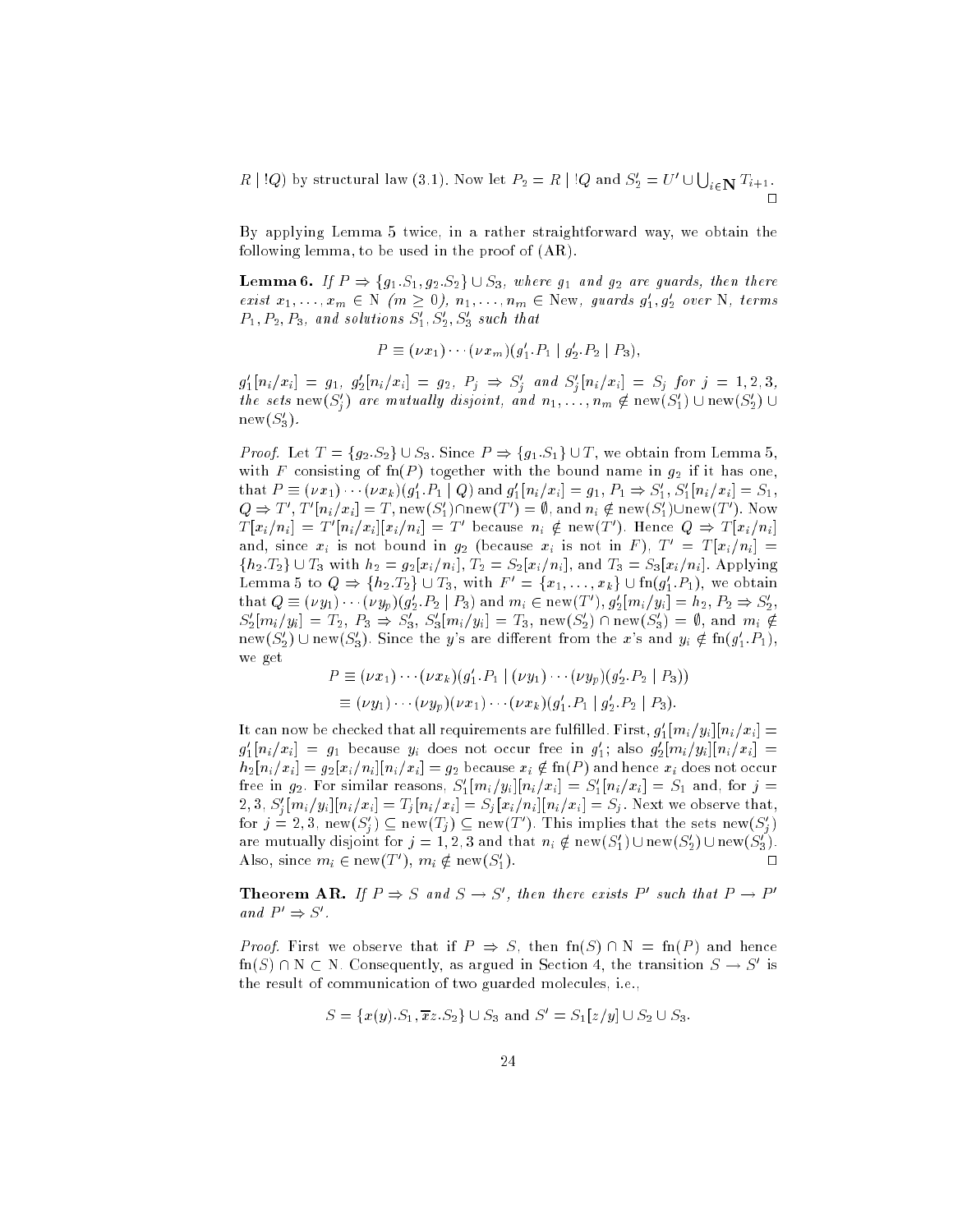By Lemma  $\sigma, P = (\nu x_1) \cdots (\nu x_m)(x_1, y_1, P_1 + x_2, P_2 + P_3)$  with  $x_i \neq y$  and with the properties mentioned in that lemma. Hence (using  $\mathfrak{I}\text{HUCI})\, P\to P\,$  where  $P = (\nu x_1) \cdots (\nu x_m)(P_1|z|/y) | P_2 | P_3$ ). It remains to show that  $P \Rightarrow S$  . Since  $P_1 \Rightarrow S_1, P_1[z/y] \Rightarrow S_1[z/y]$  by Lemma 4(1). Hence, using the properties of  $\lim_{i \to \infty} \sum_{j=1}^n |S_{1}[z|/y] \cup S_2 \cup S_3] |n_i/x_i| = S_1[z|/y] |n_i/x_i| \cup S_2 \cup S_3.$  Since  $z_{\parallel}$ n<sub>i</sub>/ $x_i$ <sub>i</sub> $= z$ ,  $S_1$ <sub>i</sub> $z_{\parallel}$  $y_{\parallel}$ | $n_i$ / $x_i$ <sub>i</sub> $= S_1$ | $n_i$ / $x_i$ <sub>i</sub>| $z$ / $y$ | $= S_1$ | $z$ / $y$ | $\perp$   $\perp$   $S_1$ | $z$ / $y$ | $\perp$  $S_2 \cup S_3 = S'$ .

Next we show that the new structural laws (3.2)-(3.4) and (2.4) are valid for multiset congruence.

**Lemma 7.**  $!(P \mid Q) \equiv_m !P \mid !Q, \, (!P \equiv_m !P, \, !0 \equiv_m 0, \text{ and } (\nu x)g.P \equiv_m g.(\nu x)P$ provided x does not occur in g.

Proof. We prove the equivalences one by one.

 $\exists (P \mid Q) \equiv_m P \mid Q$ . Consider  $\exists (P \mid Q) \Rightarrow S$ . Then  $S = \bigcup_{i \in \mathbb{N}} S_i$  with  $P \mid Q \Rightarrow S_i$  for every  $i \in \mathbb{N}$ , and all new $(S_i)$  are disjoint. Then  $S_i = T_i \cup U_i$ with  $P \Rightarrow T_i$  and  $Q \Rightarrow U_i$  and new $(T_i) \cap \text{new}(U_i) = \emptyset$ . By (S4),  $!P \Rightarrow \bigcup_i T_i$  and  $\Box Q \Rightarrow \bigcup_i U_i$ . Hence, by (S1),  $\Box P \parallel \Box Q \Rightarrow \bigcup_i T_i \cup \bigcup_i U_i = \bigcup_i (T_i \cup U_i) = \bigcup_i S_i = S,$ and so !P  $|!Q \Rightarrow S$  . Note that the equality  $\bigcup_i T_i \cup \bigcup_i U_i = \bigcup_i (T_i \cup U_i)$  follows from <sup>i</sup> the (general) associativity of multiset union. In the other direction, if  $|P| |Q \Rightarrow S$ then  $S = T \cup U$  with  $P \Rightarrow T$  and  $Q \Rightarrow U$ . Then  $T = \bigcup_i T_i$  with  $P \Rightarrow T_i$ and  $U = \bigcup_i U_i$  with  $Q \Rightarrow U_i$ . By (S1),  $P | Q \Rightarrow T_i \cup U_i$  and so, by (S4),  $!(P \mid Q) \Rightarrow |$  $\mathcal{L}_i(T_i \cup U_i) = \bigcup_i T_i \cup \bigcup_i U_i = T \cup U = S.$  Hence  $!(P \mid Q) \Rightarrow S.$ 

 $P \equiv_m P$ . Consider  $P \Rightarrow S$ . Then  $S = \bigcup_{i \in \mathbb{N}} S_i$  with  $P \Rightarrow S_i$  for all i, and the new $(S_i)$  are mutually disjoint. Hence, for every  $i, S_i = \bigcup_{j \in \mathbf{N}} S_{i,j}$  with  $P = 0.1$  since and the new (Si;j ) are mutually disjoint. Let  $\mathcal{P} = 0.1$  /  $\epsilon$ , so a bijection. Denne, for  $\kappa$   $\in$   $\epsilon$ ,  $\epsilon$ ,  $\epsilon$ ,  $\epsilon$ ,  $\epsilon$ ,  $\epsilon$ ,  $\epsilon$ ,  $\epsilon$ ,  $\epsilon$ ,  $\epsilon$ ,  $\epsilon$ ,  $\epsilon$ ,  $\epsilon$ ,  $\epsilon$ ,  $\epsilon$ ,  $\epsilon$ ,  $\epsilon$ ,  $\epsilon$ ,  $\epsilon$ ,  $\epsilon$ ,  $\epsilon$ ,  $\epsilon$ ,  $\epsilon$ ,  $\epsilon$ ,  $\epsilon$ ,  $\epsilon$ ,  $\epsilon$ ,  $\epsilon$ ,  $\epsilon$ ,  $\epsilon$  $P \Rightarrow T_k$  for all k, and the new(T<sub>k</sub>) are mutually disjoint,  $P \Rightarrow \bigcup_{k \in \mathbb{N}} T_k$ . But  $S = \bigcup_{i \in \mathbf{N}} S_i = \bigcup$  $\sim$   $\sim$   $\sim$  $\bigcup_{i\in\mathbf{N}} S_{i,j} = \bigcup_{k\in\mathbf{N}} T_k$  by (general) associativity of multiset union. And so !P ) S. In the other direction, consider !P ) S. Then  $S = \bigcup_{k \in \mathbf{N}} T_k$  with  $P \Rightarrow T_k$  for every k. Define  $S_{i,j} = T_{c(i,j)}$ , and, for every i,  $S_i = \bigcup_{j \in \mathbf{N}} S_{i,j}$ . Then, for every  $i, \exists P \Rightarrow S_i$ . Hence  $\exists P \Rightarrow \bigcup_{i \in \mathbf{N}} S_i = S$ .

 $!0 \equiv_m 0$ . This follows from the obvious fact that if  $S_i = \emptyset$  for all i, then  $\bigcup_{i \in \mathbf{N}} S_i = \emptyset.$ 

If x does not occur in g, then  $(\nu x)g.P \equiv_m g.(\nu x)P$ . Clearly  $(\nu x)g.P \Rightarrow$  ${g.S}\[n/x]$  for all S and n such that  $P \Rightarrow S$  and  $n \notin new(g.S)$ . Also,  $g.(vx)P \Rightarrow$  $\{g.S[n/x]\}\$ for all S and n such that  $P \Rightarrow S$  and  $n \notin new(S)$ . Now new $(g.S)$  = new(S). Moreover,  ${g.S}[n/x] = {g[n/x].S[n/x]}$  because x does not occur bound in g, and  $\{g[n/x], S[n/x]\} = \{g.S[n/x]\}$  because x does not occur free  $\Box$ in g. utiliser in general states and the control of the control of the control of the control of the control of the control of the control of the control of the control of the control of the control of the control of the c

It is easy to see from the proofs in this section that after adding the laws  $(9)-(12)$ to structural congruence, results (A) and (B) are still valid. This proves result (A ) and the only-if part of result (D ).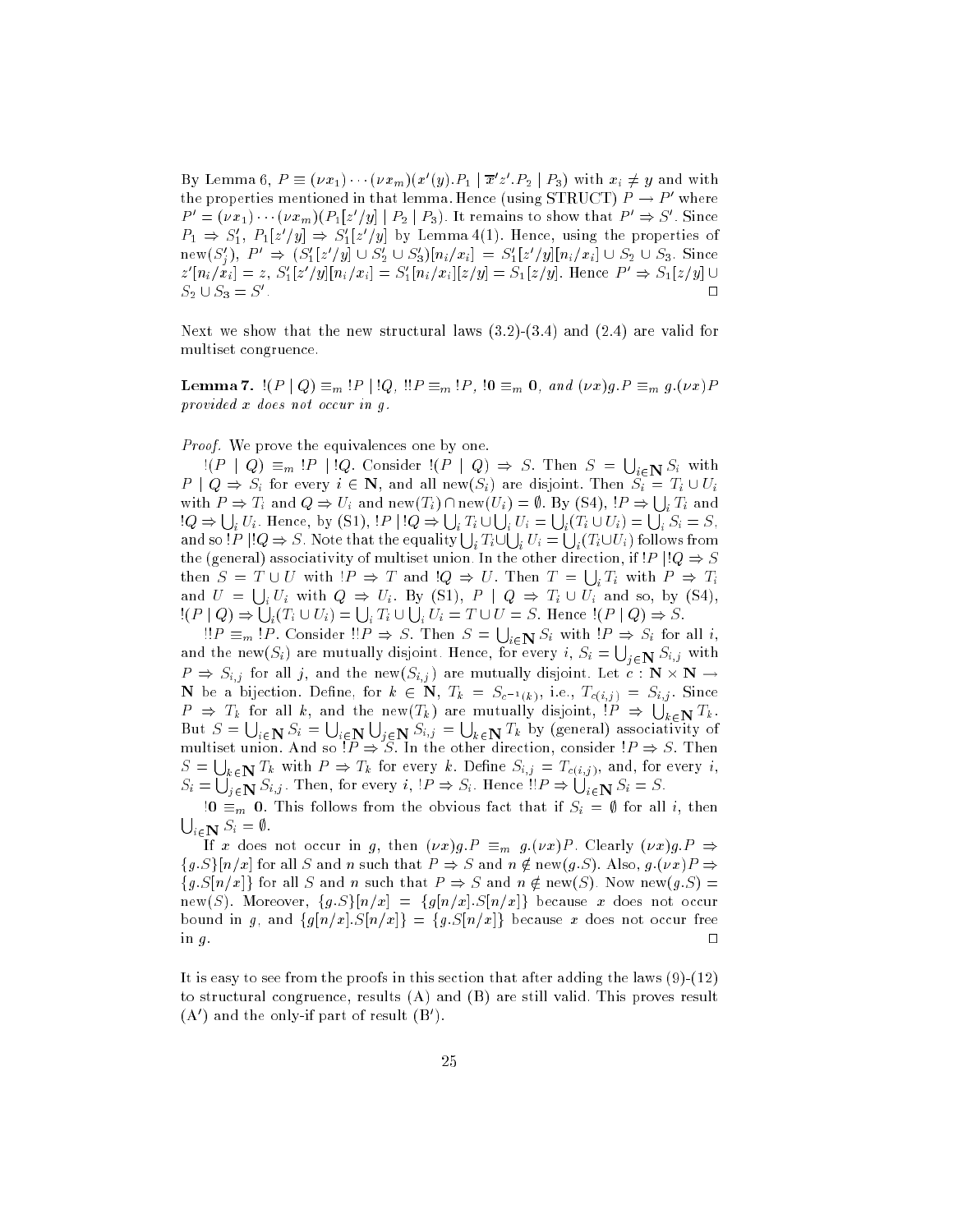# <sup>8</sup> Conclusion

It would be nice to extend result (A) to the labeled transition system of the small  $\pi$ -calculus, with labels  $\tau$ ,  $x(y)$ ,  $\overline{x}z$ , and  $(\nu z)\overline{x}z$ . This raises the problem of finding a suitable notion of strong bisimulation between the labeled transition system of the small  $\pi$ -calculus and a correspondingly labeled transition system of the multiset  $\pi$ -calculus M $\pi$ . Lemma 4(1) suggests that the semantic mapping could be an open bisimulation, in the sense of [20]. Also, one would like to extend the whole approach (a multiset semantics for which structural congruence is sound and complete) to CCS and the full  $\pi$ -calculus. The addition of choice  $(+)$ to the small  $\pi$ -calculus in its full generality would ruin our approach, due to the possible presence of parallel composition in a choice context (see [6, 18] for quite complicated solutions to this well-known problem). However, this paper can be extended in a straightforward way to guarded choice, in particular to the (monadic)  $\pi$ -calculus presented in [14].

Acknowledgments. I am grateful to P.S.Thiagarajan for the stimulating discussions that led to this paper. I thank my student Tjalling Gelsema for checking many of the details.

#### References

- 1. J.C.M.Baeten, J.A.Bergstra, J.W.Klop; An operational semantics for process algebra, Mathematical Problems in Computation Theory, Banach Center Publications, Vol.21, PWN, Warsaw, 1988, pp.47-81
- 2. J.-P.B^anatre, D. Le Metayer; Programming by multiset transformation, Comm. of the ACM 36 (1993), 98-111
- 3. H.P.Barendregt; The Lambda Calculus, North-Holland, Amsterdam, 1984
- 4. G.Berry, G.Boudol; The chemical abstract machine, Theor.Comput.Sci. 96 (1992), 217-248
- 5. N.G.De Bruijn; Lambda calculus notation with nameless dummies, a tool for automatic formula manipulation, Indag. Math. 34 (1972), 381-392
- 6. P.Degano, R.De Nicola, U.Montanari; A distributed operational semantics for CCS based on Condition/Event systems, Acta Informatica 26 (1988), 59-91
- 7. J.Engelfriet; Branching processes of Petri nets, Acta Informatica 28 (1991), 575-591
- 8. J.Engelfriet; A multiset semantics of the pi-calculus with replication, in Proc.CONCUR'93, Lecture Notes in Computer Science 715, Springer-Verlag, 1993,  $7 - 21$
- 9. J.Engelfriet, T.E.Gelsema; Multisets and structural congruence of the pi-calculus with replication, Technical Report, Department of Computer Science, Leiden University, August 1994.
- 10. U.Goltz; On representing CCS programs by finite Petri nets, in Proc. MFCS'88, Lecture Notes in Computer Science 324, Springer-Verlag, 1988, pp.339-350
- 11. U.Goltz, W.Reisig; The non-sequential behaviour of Petri nets, Inform. Control 57 (1983), 125-147
- 12. R.Milner; Communication and Concurrency, Prentice-Hall, Englewood Cliffs, NJ., 1989
- 13. R.Milner; Functions as processes, Math. Struct. in Comp. Science 2 (1992), 119-141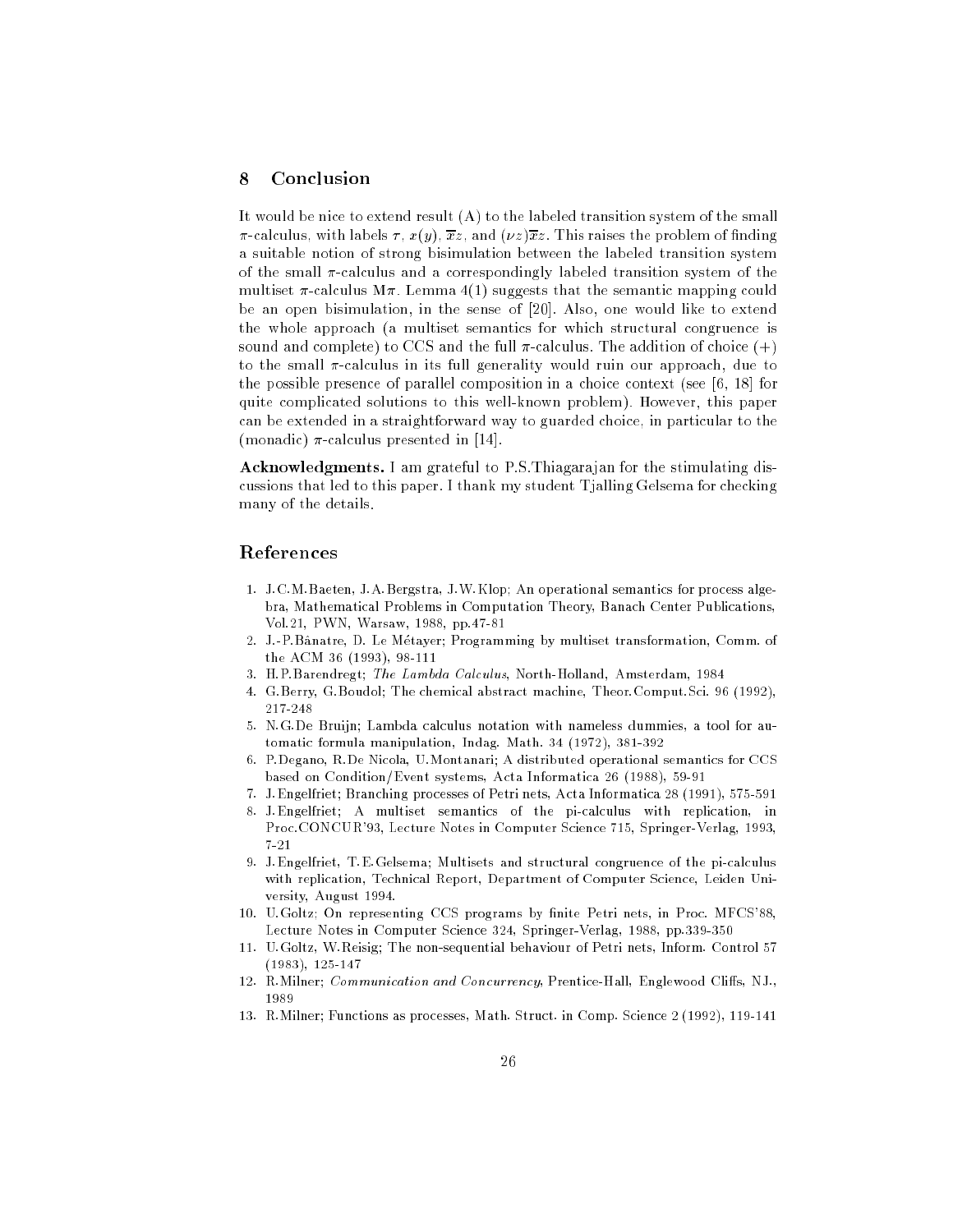- 14. R.Milner; The polyadic  $\pi$ -calculus: a tutorial, Report ECS-LFCS-91-180, University of Edinburgh, 1991
- 15. R.Milner; Elements of interaction, Comm. of the ACM 36 (1993), 78-89, Turing Award Lecture
- 16. R.Milner, J.Parrow, D.Walker; A calculus of mobile processes, Inform. Comput. 100 (1992), 1-77
- 17. M.Nielsen; CCS and its relationship to net theory, in Petri nets: applications and relationships to other models of concurrency, Lecture Notes in Computer Science 255, Springer-Verlag, 1987, pp.393-415
- 18. E.-R.Olderog; Nets, Terms and Formulas, Cambridge University Press, Cambridge, 1991
- 19. W.Reisig; Petri Nets, EATCS Monographs in Theoretical Computer Science, Springer-Verlag, 1982
- 20. D.Sangiorgi; A theory of bisimulation for the  $\pi$ -calculus, in Proc.CONCUR'93, Lecture Notes in Computer Science 715, Springer-Verlag, 1993, 127-142. Also, Report ECS-LFCS-93-270, University of Edinburgh
- 21. D.Taubner; Finite representations of CCS and TCSP programs by automata and Petri nets, Lecture Notes in Computer Science 369, Springer-Verlag, 1989

This article was processed using the IATEX macro package with LLNCS style